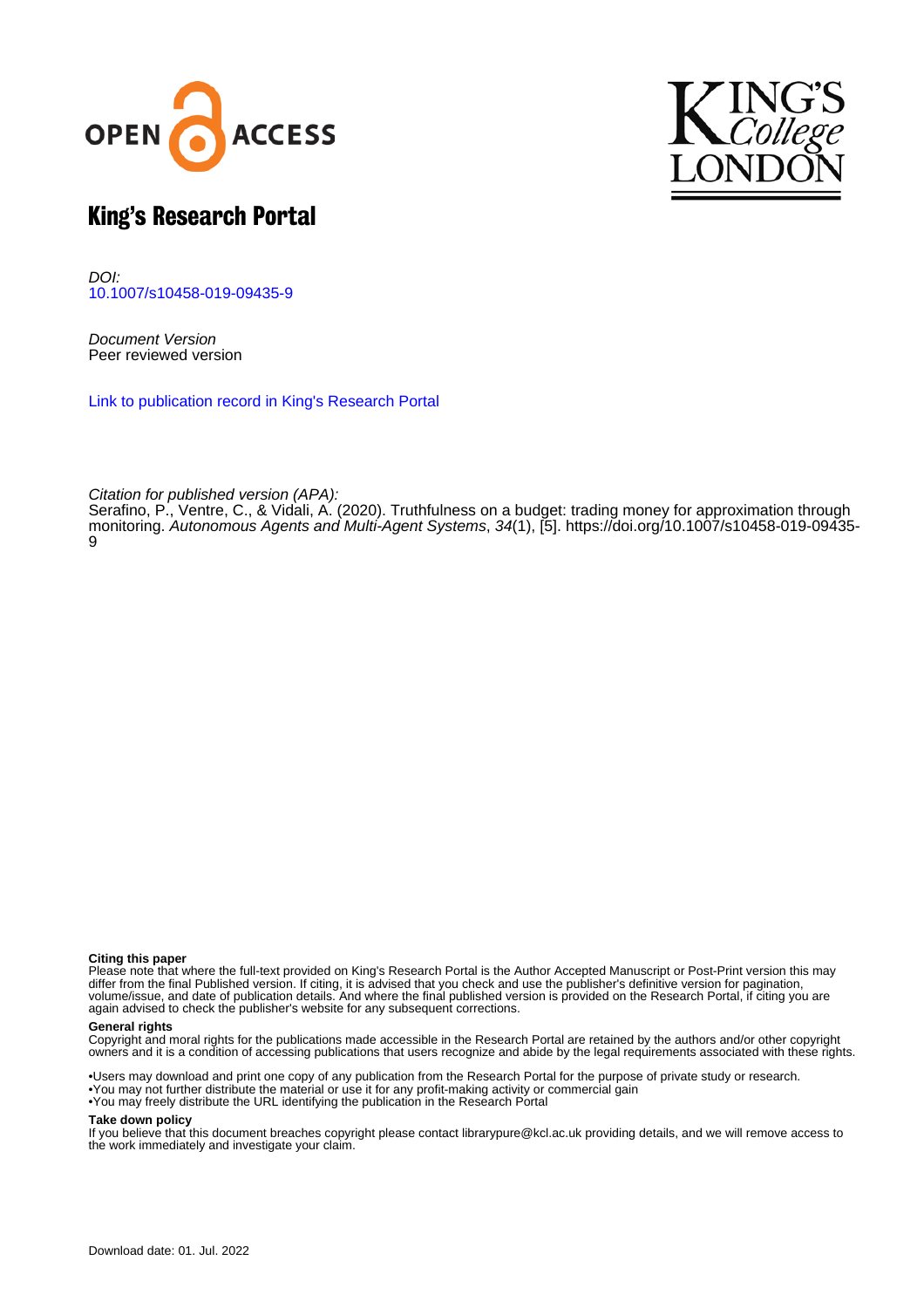# Truthfulness on a Budget: Trading Money for Approximation through Monitoring

Paolo Serafino · Carmine Ventre · Angelina Vidali

the date of receipt and acceptance should be inserted later

Abstract Albeit a pervasive desideratum when computing in the presence of selfish agents, truthfulness typically imposes severe limitations to what can be implemented. The price of these limitations is typically paid either economically, in terms of the financial resources needed to enforce truthfulness, or algorithmically, in terms of restricting the set of implementable objective functions, which often leads to renouncing optimality and resorting to approximate allocations. In this paper, with regards to utilitarian problems, we ask two fundamental questions:  $(i)$ what is the minimum sufficient budget needed by optimal truthful mechanisms, and  $(ii)$  whether it is possible to sacrifice optimality in order to achieve truthfulness with a lower budget. To answer these questions, we connect two streams of work on mechanism design and look at monitoring – a paradigm wherein agents' actual costs are bound to their declarations. In this setting, we prove that the social cost is always a sufficient budget, even for collusion-resistant mechanisms, and, under mild conditions, also a necessary budget for a large class of utilitarian problems that encompass set system problems. Furthermore, for two well-studied problems outside of this class, namely facility location and obnoxious facility location, we draw a novel picture about the relationship between (additive) approximation and frugality. While for optimal mechanisms we prove that the social cost is always a sufficient and necessary budget for both problems, for approximate mechanisms we do have a dichotomy: for the facility location problem (i.e., agents want to be close to the facilities) we show that "good" approximations still need a budget equal to the social cost; on the contrary, for the obnoxious facility location problem (i.e. agents want to be as far away from the facilities as possible) we show that it is possible to trade approximation for frugality, thus obtaining truthfulness with a lower budget.

Gran Sasso Science Institute, Italy. E-mail: paolo.serafino@gssi.it

C. Ventre

King's College London, United Kingdom. E-mail: carmine.ventre@kcl.ac.uk

A. Vidali

P. Serafino

University of Athens, Greece. E-mail: angvid@gmail.com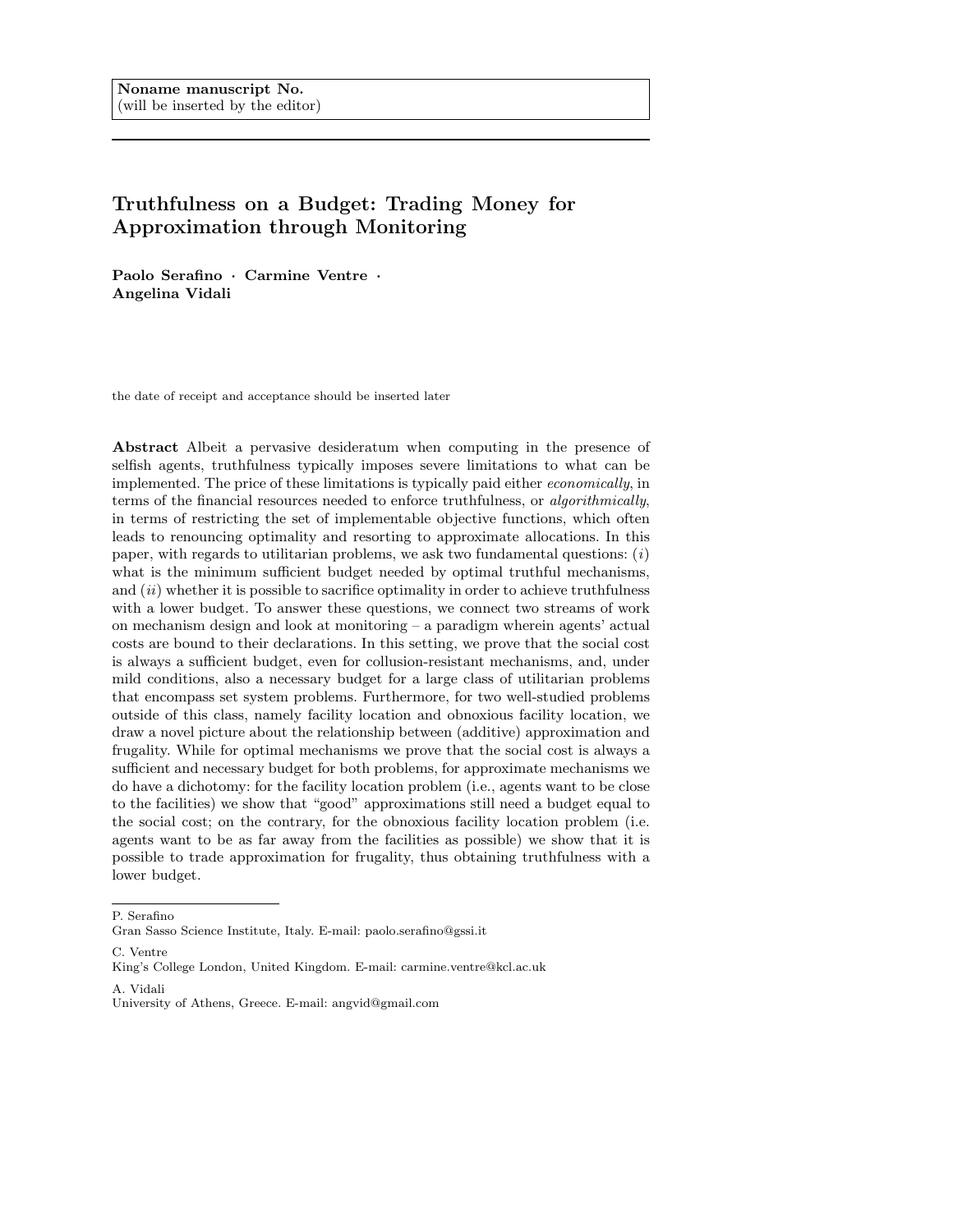Keywords First keyword · Second keyword · More

# 1 Introduction

Truthful (also termed *strategyproof*) mechanisms represent the principal tool to compute in the presence of selfish agents. They guarantee that the objectives of the designer (e.g., minimize a certain global function) are aligned with the agents' individual objectives. This compatibility to the incentives, however, often requires extravagantly large monetary transfers from the mechanism to the agents. Consider, e.g., the problem of buying a path on a given graph whose  $n$  edges are owned by selfish agents. This is an instance of a *utilitarian* problem  $-$  a problem wherein each agent incurs a cost to implement the mechanism's outcome and the designer wants to minimize the sum of individual agents' costs. In this case, while truthfulness can be easily guaranteed by using Vickrey-Clarke-Groves (VCG), the amount of money needed to achieve incentive-compatibility can be as large as  $n$ times the cost of the second cheapest path. The truthfulness guarantee then loses some of its appeal, as it cannot be ensured when the budget of the designer is not big enough [39].

This motivates the definition of budget-feasible mechanisms [47], wherein, together with truthfulness, we require that the total amount of payments is within a given budget. The literature on this notion (cf., e.g.,  $[16, 7, 13, 30, 2, 25, 3, 11]$ ) mainly looks at procurement auctions, in which sellers (bidders) have private costs to produce items, and the buyer (auctioneer) aims at maximizing a social valuation function on subsets of items, under the budget constraint on the total payment. Alas, this setting is quite different from the path auction setting (and, more generally, from any utilitarian problem) in that the designer's objective does not depend on the agents' declarations. The literature on frugality of truthful mechanisms for utilitarian problems, on the other hand, proves that the overpayment of VCG is not accidental: any truthful mechanism for path auctions must overpay by as much [19]. Further research proves that similar results hold true for other utilitarian problems, including minimum spanning trees, set systems and matroids [48, 28]. Therefore, generally speaking, the budget might be as high as the total payments of VCG, making truthfulness too expensive to afford for a mechanism designer on a budget.

A related strand of work, which considers the weaker solution concept of Nash equilibria instead of dominant strategies, studies subsidies to selfish agents as a means of enforcing efficient equilibria in non-cooperative games. For instance, subsidies in price competition games among single product vendors are studied in [10]. In [8] a cost sharing system is studied where users purchase public services equally sharing their cost, and a central authority enforces "good" purchasing choices by reinvesting tax revenue in the form of subsidies to the public services. In [5] Augustine et al. study network design games where a set of agents share the cost of building edges on a network, and subsidies (partially) cover the cost of some of the edges included in the equilibrium spanning tree. Augustine et al. prove that to enforce a particular spanning tree as a Nash equilibrium it is sufficient and necessary to subsidize a constant fraction of the cost of the minimum spanning tree.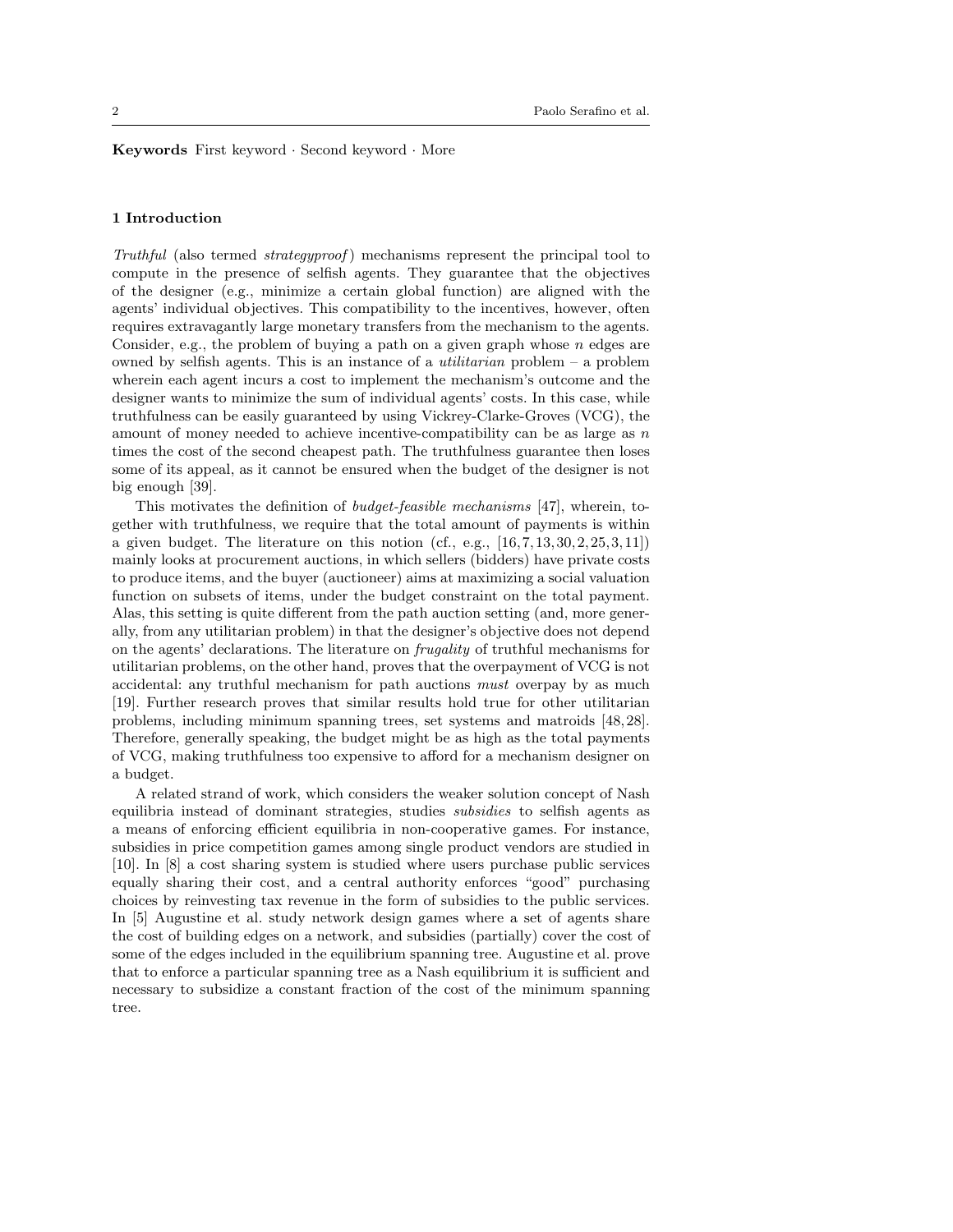In this work we pursue two main desiderata: firstly, we want to make truthfulness less expensive to obtain, and, secondly, we want to characterize the payments – and hence the budget needed – for *any* utilitarian problem. As from the discussion above, making truthfulness less expensive requires us to depart from classical mechanism design; it turns out that our choice of alternative mechanism design paradigm goes some way towards the latter objective (i.e., obtaining a characterization of frugal payments). In detail, we look at mechanisms with monitoring, studied in  $[32, 33, 23]$ . <sup>1</sup> Mechanisms with monitoring assume that the designer is able to monitor the agents' costs so to guarantee that the agents who have exaggerated theirs end up paying the reported (higher) cost. Intuitively, it is assumed that the designer can 'watch' the agents at "work" and force them to spend more than their real cost, if they overbid. The designer, however, neither punishes agents who underbid their cost nor imposes any extra fines to overbidding agents. For example, let us consider again the path auction setting where each edge weight represents its latency time. If an agent overbids her cost, then the designer can detect that, as the observed latency time will be lower than the reported one (unless the agent waits and "simulates" the reported cost – note that in doing so the agent will effectively pay her reported cost). In this scenario, it is possible to design a mechanism with monitoring as the designer can easily enforce this higher cost by, e.g., charging the difference to the agents or keeping them idle for the time difference.

#### 1.1 Our contribution

We begin by observing that, irrespectively of the algorithm of interest, paying an agent her declared cost is sufficient to guarantee collusion-resistant mechanisms with monitoring, i.e., the strongest form of incentive-compatibility, resistant to collusive behavior and side payments. This result has three important implications. Firstly, for mechanisms with monitoring, the authors of [33] prove that any algorithm admits payments leading to truthful mechanisms with monitoring when agents bid from finite domains (i.e., the possible cost functions they can declare to the mechanism belong to a finite set). Our result extends theirs in that:  $(i)$ we do not make any assumption on the bidding domain and  $(ii)$  we significantly strengthen the incentive-compatibility guarantee to obtain resistance to collusive behavior and side payments. The second consequence concerns the related research agenda in mechanisms with verification [39, 41]. The notion defined in [39] is more restrictive than monitoring since underbidding is punished. We show that the compensation and bonus mechanism in [39] is unnecessarily complex: simple compensation without punishments guarantees both truthfulness and collusionresistance. Lastly, we show that the social cost (i.e., sum of the agents' costs) is a sufficient budget for *any* (not necessarily utilitarian) problem.

 $1$  The terminology is introduced in [33] while [32,23] study the same model under the misnomer of mechanisms with verification. In the verification model of [39] it is effectively assumed that the designer can monitoring overbidding and punish underbidding; in [41] (and related literature) instead the designer only punishes underbidding but does not monitor overbidding – the difference between the models is furthermore studied therein. We here only monitor overbidding as in [32, 33,23].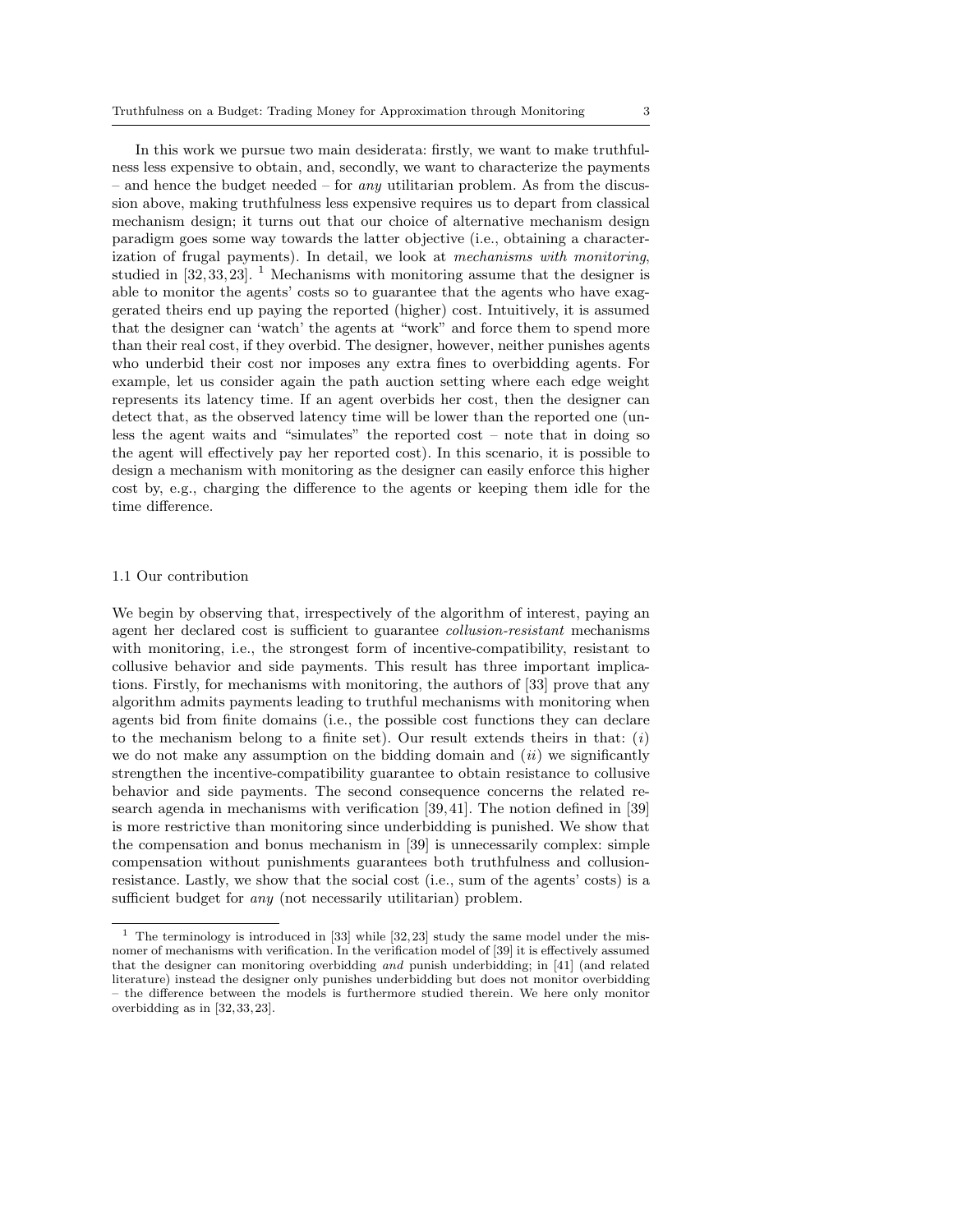Discounting the payments for a cheaper budget. We subsequently investigate the extent to which the social cost is a necessary budget. To do so, we relax voluntary participation and study the feasibility of diminishing our payment function via discounts (for the designer) while maintaining incentive-compatibility and nonnegative payments (clearly, we do not want to charge agents, for otherwise any budget would be feasible). There are many real-life scenarios where voluntary participation is not satisfied and agents are somehow 'forced' to play (e.g., abiding by a law that increases one's own cost).

We assume that the discounts are bid-independent functions; e.g., the discount applied to the payment to player  $i$  does not depend on her bid  $b_i$ . While in the classical setting this assumption is without loss of generality, for mechanisms with monitoring it excludes some possible payment schemes. For example, the payment function in [33] can be seen as a first-price payment discounted by a bid-dependent function. However, we make two important observations on more general bid-dependent discounts. Firstly, we show that bid-dependent discounts do restrict the class of algorithms that can be used by incentive-compatible mechanisms. Having bid-independent discounts is then necessary to keep the focus on algorithms as general as possible. Furthermore, studying budget feasibility in general would require an algorithmic characterization of truthful mechanisms with monitoring in order to relate the quality of the algorithmic solution to the sum of the payments needed. Understanding how truthfulness depends upon the individual bid-dependent discounts is an open problem that requires the development of novel techniques, as all the known ones only deal with bid-independent payments. An initial study for a specific discount is done in [21]. We however give some indication that bid-dependent discounts are not much cheaper than bid-independent discounts, and prove how a particular subclass of the former is actually not cheaper at all.

Can we trade money for approximation? Under the assumption of bid-independent discounts, we first show the necessity of the social cost as a budget for the large class of set system problems (which include, essentially, all problems on graphs such as path auctions, shortest path trees, minimum spanning trees, etc.). We then focus on two well-known variants of the facility location problem, namely the K-facility location and the obnoxious 1-facility location. We want to determine the location of some facilities  $(K$  desirable facilities and one obnoxious facility, respectively) on the real line on input the locations of  $n$  agents, with the objective of minimizing the social cost. In the  $K$ -facility location problem, facilities provide some desirable service to the agents, who then want to be as close as possible to them: the social cost is defined as the sum of the individual agents' distances between their location and the nearest facility. In the obnoxious 1-facility location problem, the facility causes some discomfort to the agents (e.g., it is a landfill site), hence they want to be as far away from it as possible: the social cost is defined as the sum of individual agents' costs that are non-increasing functions with respect to the distance between their location and that of the facility.

The motivation to study the budget for this paradigmatic problem in algorithmic mechanism design is twofold:  $(i)$  it has a combinatorial structure significantly different from the aforementioned set system problems that requires an ad hoc analysis; and  $(ii)$  the state of the art on the problem suggests that money ought to be used to obtain both truthfulness and good approximations [22, 20].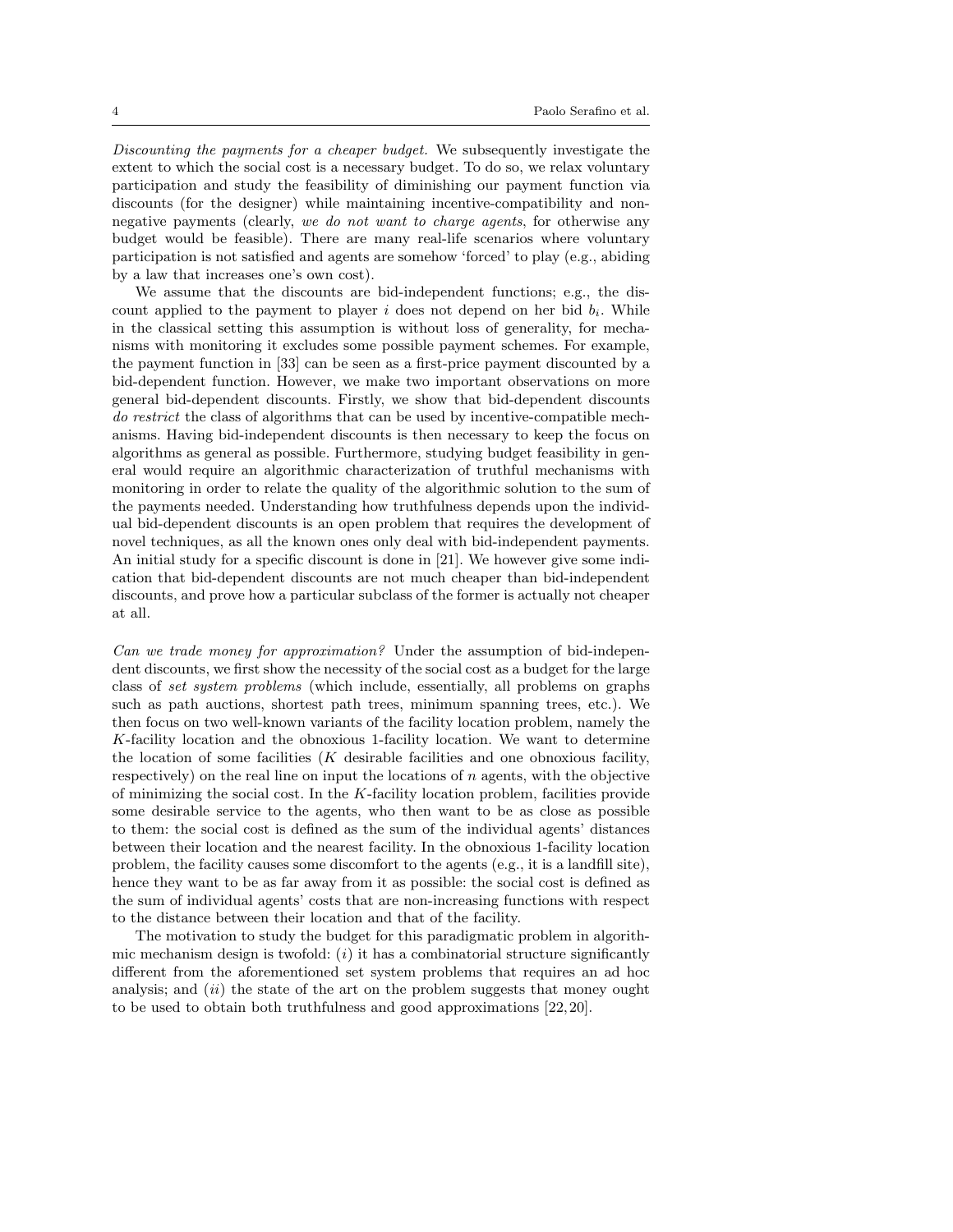For K-facility location, we provide a number of results proving the necessity of the social cost as a budget, depending on the algorithm of interest. Arguably, the most interesting contribution relates (additive) approximation guarantee with frugality and answers the question of whether truthful implementations of approximate solutions might be cheaper than that of the optimum. We prove that there is no such tradeoff as long as "good" approximations are concerned. For obnoxious 1-facility location, we show that the social cost is a necessary budget for optimal mechanisms, but, contrarily to the facility location problem, we show that money and (additive) approximation guarantee can be traded for one another: a designer can here in fact know how good a solution they can truthfully implement given their available budget, or, alternatively, how much they can save on their budget if they are willing to accept a certain degree of approximation.

Roadmap. The remainder of the paper is organized as follows. In Section 2 we discuss some related work. In Section 3 we give some formal definitions. Section 4 shows that the social cost is a sufficient budget for collusion-resistant mechanisms with monitoring (Corollary 1) and identifies some properties for this to be also a necessary budget for any algorithm (Theorem 2). Subsequent sections study these properties for a number of optimization problems studied in the literature, namely: set systems (Section 5),  $K$ -facility location (Section 6) and obnoxious facility location (Section 7).

# 2 Related Work

We here discuss some previous works related to facility location, obnoxious facility location and set system.

#### 2.1 Set systems

Talwar [48] analyzes the overpayment the VCG mechanism incurs to enforce truthfulness in  $k$ -set cover problems, where, given a universe  $E$  and a collection of sets  $\{S_1, \ldots, S_m\}$ , each having a cost  $c(S_i)$  and  $|S_i| \leq k$ , the problem consists in finding a minimum cost cover whose union equals  $E$ . Talwar shows that the payment of the VCG mechanism is at most  $k \cdot c(OPT')$ , where  $OPT'$  is the cost of the best cover *disjoint* from the optimum cover OPT. For the same k-set cover problem as [48], Calinescu [9] proposes two approximate truthful mechanisms whose payments are bounded by  $(k-1)\cdot c(OPT) + k\cdot c(OPT')$ . Furthermore, he shows that the same two approximation algorithms have payments bounded by  $k \cdot (c(OPT) + c(OPT'))$ when applied to more general set systems, which include  $k$ -polymatroid cover (a problem related to Steiner Tree computations). The total payments of these algorithms are bounded by  $q \cdot k^2$  times the total payment of the VCG mechanism, where q is such that an element in a k-set cover instance appears in at most q sets.

To address those scenarios where the concept of frugality ratio given in [48] is not well defined, Karlin et al. [28] define a new notion of frugality ratio for procurement auctions. In particular, they compare the payments of a truthful auction to the minimum payments of a first-price auction (i.e., each bidder is paid their bid) at a Nash equilibrium of the game (since first-price auctions are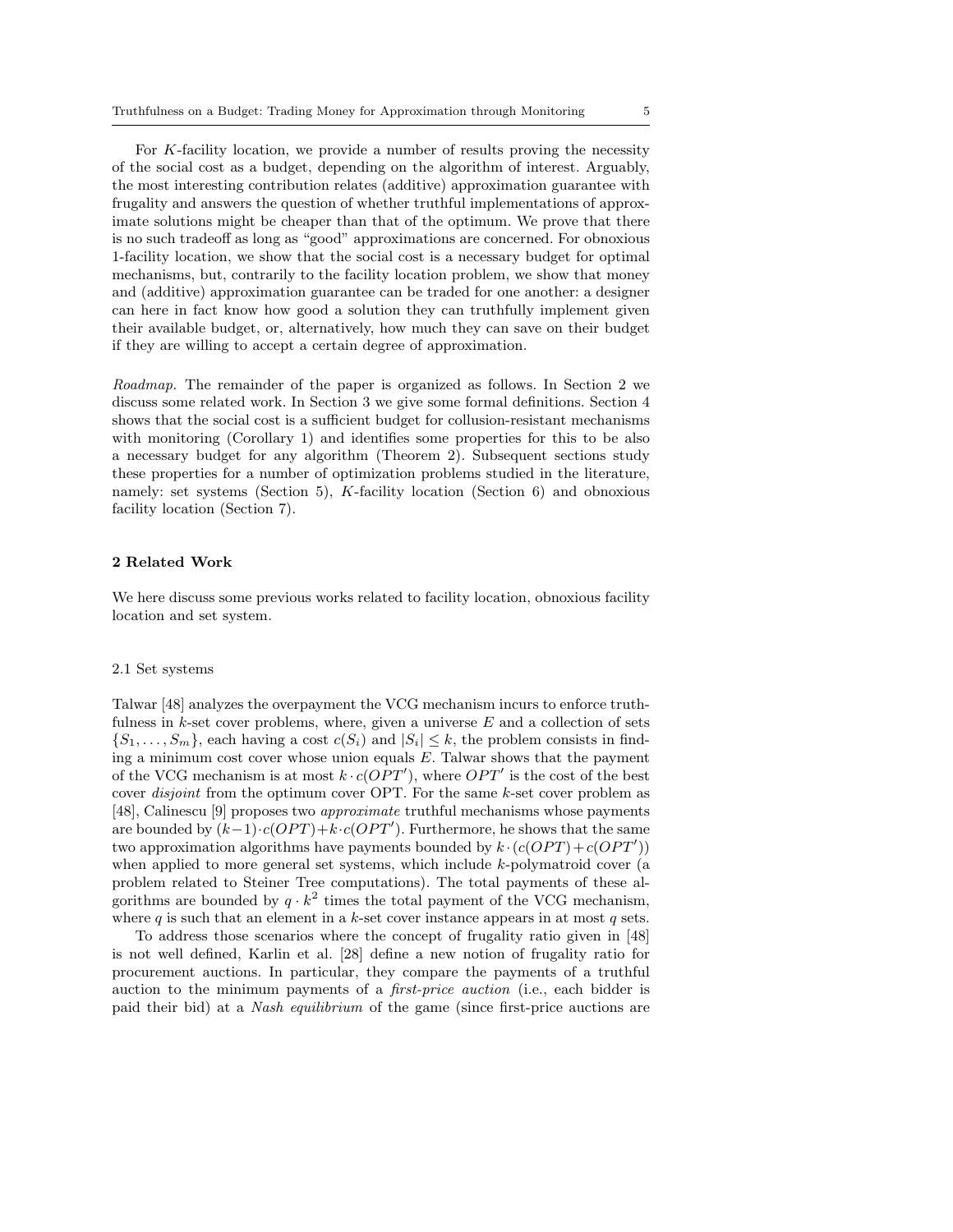not truthful and hence have no dominant strategies). Under this new definition of frugality ratio, they generalize results from [48] and prove that VCG mechanisms have frugality ratio 1 for auctions on set systems if and only if the feasible sets of the set system are the basis of a monopoly-free matroid. Furthermore, they develop truthful mechanisms with constant frugality ratio for  $r$ -out-of- $k$  set systems<sup>2</sup> and path auction problems.

Elkind et al. [18] propose a novel truthful polynomial-time auction for the vertex cover problem and bound its frugality ratio. In particular, they show both  $(i)$  that the solution quality of a truthful auction is within a *constant factor of the* optimum, and  $(ii)$  that its frugality ratio is within a constant factor of the best possible worst-case bound. Notably, this is the first auction for this problem to have these properties. Furthermore, they show how any truthful auction can be transformed into a frugal one while preserving the approximation ratio. They also consider two natural modifications of the definition of frugality ratio given in [28], and analyze the properties of the resulting payment bounds.

Kempe et al. [29] study truthful frugal mechanisms for vertex cover auctions,  $k$ flow auctions (i.e., the auctioneer wants to purchase  $k$  edge-disjoint s-t paths), and cut auctions (i.e., the auctioneer wants to purchase an  $s-t$  cut) and present truthful mechanisms with constant frugality ratios for all three set systems problems, i.e., the maximum overpayment of the mechanism is within a constant factor of the maximum overpayment of any truthful mechanism, for every set system in the class. In particular, for vertex cover they propose a mechanism based on scaling each bid by a multiplier derived from the dominant eigenvector of a certain matrix, whereas the mechanism for k-flows prunes the graph to be minimally  $(k + 1)$ connected, and then applies the vertex cover mechanism. The mechanism for cut auctions contracts the graph until all  $s-t$  paths have length exactly 2, and then applies the vertex cover mechanism.

Chen et al. [12] devise a uniform scheme for designing frugal truthful mechanisms for general set systems based on scaling the agents bids using the eigenvector of a matrix that encodes the interdependencies between the agents. They show how the r-out-of-k-system mechanism and the mechanism for buying a path in a graph presented in [28] can be viewed as instantiations of this scheme. Furthermore, they apply their scheme to vertex cover systems and k-path systems, bounding the frugality of the mechanism in terms of the largest eigenvalue of the respective interdependency matrix.

Hajiaghayi et al. [26] introduce a new benchmark for measuring the frugality ratio of an auction and show two attractive properties lacking in the previous proposals, namely: monotonicity and smoothness. Based on this benchmark, they provide positive results for vertex cover and knapsack auctions. In particular, for vertex cover auctions they prove that the mechanism proposed in [29] is optimal up to a constant factor, whereas for knapsack auctions they give a truthful mechanism with an almost-tight bounded frugality ratio.

<sup>&</sup>lt;sup>2</sup> A set system  $(E, \mathcal{F})$  is an r-out-of-k-system if there exists a partition of E into k disjoint sets  $S_1, \ldots, S_k$ , such that every set  $F \in \mathcal{F}$  contains exactly r out of these k sets of elements.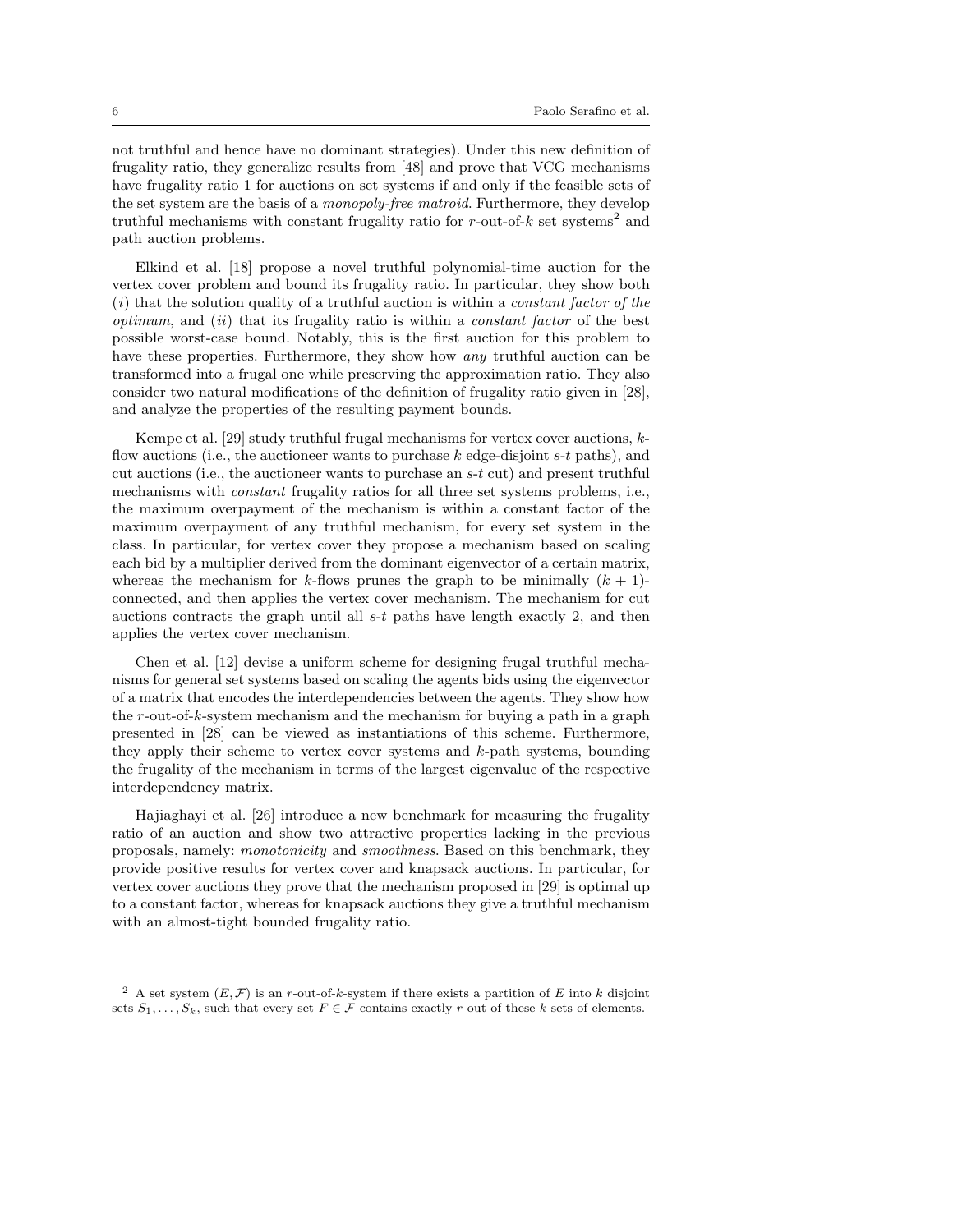# 2.2 Facility Location

The facility location problem has proved to be a fertile research problem in many research communities. In his classical paper ([38]) Moulin characterizes the class of generalized median voter schemes as the only deterministic truthful mechanisms for single-peaked agents on the line. Schummer and Vohra [43] extend the result of Moulin to the more general setting where continuous graphs are considered, characterizing truthful mechanisms on continuous lines and trees. They show that on circular graphs every truthful mechanism must be dictatorial. Procaccia and Tennenholtz [42] initiated the field of approximate mechanism design without money by suggesting the idea of leveraging approximation to obtain strategyproofness in all those scenarios where  $(i)$  the optimal allocation is not truthful and  $(ii)$  it is not possible to resort to monetary transfers. For the 2-facility location problem, they propose an  $(n-2)$ -approximate truthful mechanism, where *n* is the number of agents. Furthermore, they provide a lower bound of  $3/2$  on the approximation ratio of any truthful algorithm for the facility location problem on the line and conjecture a lower bound of  $\Omega(n)$ . The latter conjecture was later proven by Fotakis et al. [22] by providing a characterization of deterministic truthful mechanisms with bounded approximation ratio for the 2-facility location problem on the line. Lu et al. [36], improve several bounds studied in [42]. Particularly, as regards deterministic algorithms they prove a better (with respect to [42]) lower bound of  $2-\mathcal{O}(\frac{1}{n})$ . Furthermore, they prove a 1.045 lower bound for randomized mechanisms for the 2-facility location problem on the line and present a randomized  $n/2$ -approximate mechanism. In [35], Lu et al. focus on general metric spaces for 2-facility games. They prove an  $\Omega(n)$  lower bound for the approximation of deterministic strategyproof mechanisms and propose a randomized algorithm that achieves constant approximation ratio. Alon et al. [1] derive a linear (in the number of agents) lower bound for truthful mechanisms on continuous cycles and a constant approximation bound for randomized mechanisms in the same settings. Dokow et al [17] study facility location problems on *discrete* lines and cycles. They prove that, in this setting, truthful mechanisms are nearly-dictatorial in that all agents can effect the outcome to a certain extent. Contrarily to the case of continuous cycles studied in [43], for small discrete graphs Dokow et al. prove that there are anonymous truthful mechanisms. Furthermore, they prove a linear lower bound in the number of agents for the approximation ratio of truthful mechanisms on discrete cycles. Facility location for discrete graphs and heterogeneous facilities (i.e., serving different purposes) has been studied [44–46] also in presence of heterogeneous preferences [49, 4, 34] where agents can either like or dislike the facilities.

Ferraioli et al. [20] focus on identifying a set of verification assumption that yield good approximation guarantees for (homogenous) K-facility location problems on the line. In particular they identify sets of cost-based and topological verification assumptions that guarantee truthfulness of the optimal mechanisms for both the social cost (for a generic K and max cost (for  $K = 2$ ) objective functions, showing that these sets of assumptions are minimal in the sense that relaxing any assumption in the set breaks truthfulness. Furthermore, they conjecture that these verification assumptions are necessary not only to achieve truthfulness with optimal algorithms, but also for any constant-approximation (or even sublinearapproximation) algorithm.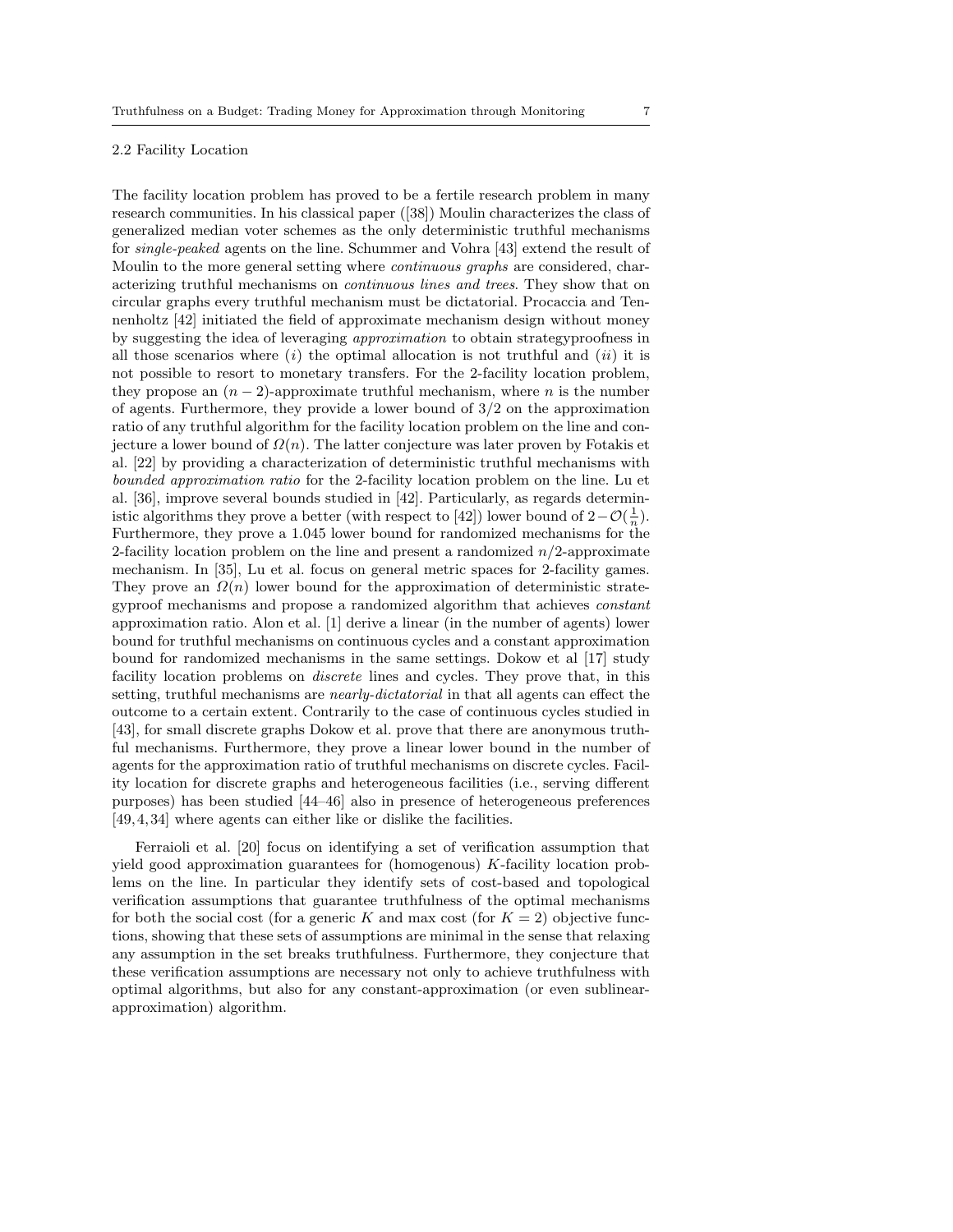#### 2.3 Obnoxious Facility Location

Cheng et al. [15] are the first to study the obnoxious facility location problem from a mechanism design without money perspective. They prove a 3-approximation group-strategyproof deterministic mechanism, which is the best possible if the only two candidates are the endpoints of the path, and a group-strategyproof randomized mechanism with tight approximation ratio of  $\frac{3}{2}$ . For circles and trees they propose 3-approximation group-strategyproof deterministic mechanisms and, for unrestricted networks, a 4-approximation group-strategyproof deterministic mechanism and a 2-approximation group-strategyproof randomized mechanism. Ibara and Nagamochi [27] prove that if there are more than two candidates (i.e. locations output by the mechanism for some reported locations), there are no truthful mechanisms without money in the linear metric. Furthermore, they characterize group-strategyproofness for mechanisms with exactly two candidates in the general metric and show that there always exists a 4-approximation group-strategyproof mechanism in any metric.

In [48], Talwar gives an upper bound for the total payments in a facility location game, but his setting is quite different to the one we explore in this paper, as agents control the facilities and connection costs are publicly known.

#### 3 Preliminaries

We have a set of outcomes  $\mathcal O$  and n selfish agents. Each selfish agent has a cost function, also called type  $t_i : \mathcal{O} \to \mathbb{R}_{>0}$ . For  $x \in \mathcal{O}$ ,  $t_i(x)$  is the cost paid by agent i to implement x. The type  $t_i$  is *private knowledge* of agent i. The set of all admissible cost functions  $t_i$  is called the *domain* of agent i and is denoted  $D_i$ . Assuming that each agent has (truthfully or otherwise) reported, or bid, a cost function  $b_i \in D_i$ , a mechanism determines an allocation  $x \in \mathcal{O}$ . Furthermore, depending the different  $b_i$ , it will determine payments  $p = (p_1, \ldots, p_n)$  to be given to the agents. In summary, by letting  $D = \times_{i=1}^{n} D_i$ , a mechanism is a pair  $(f, p)$ that, on input the agents' costs functions, uses algorithm  $f: D \to \mathcal{O}$  to return an outcome in  $\mathcal O$  and function  $p: D \to \mathbb{R}^n_{\geq 0}$  to determine payments to be awarded to each agent i.

For mechanism  $(f, p)$  and a bid vector **b**, we let  $u_i^{(f,p)}$  (**b**) denote the *utility* of agent i for the output computed by  $(f, p)$  on input **b**. To ease the notation we drop  $(f, p)$  when this is clear from the context. Since the types  $t_i$  are private knowledge of the agents, they might find it profitable to bid  $b_i \neq t_i$ . We are interested in mechanisms for which truthtelling is a dominant strategy for each agent.

**Definition 1** A mechanism  $(f, p)$  is *truthful* if for any i, any bids  $\mathbf{b}_{-i}$  of the agents other than i, and any  $b_i \in D_i$ ,  $u_i(t_i, \mathbf{b}_{-i}) \geq u_i(b_i, \mathbf{b}_{-i}).$ 

Collusion resistance is a stronger requirement that demands truthtelling be a dominant strategy for coalitions of agents that can exchange side payments among themselves.

**Definition 2** A mechanism  $(f, p)$  is *collusion-resistant* if for any  $C \subseteq [n]$  any bids  $\mathbf{b}_{-C} \in \times_{i \notin C} D_i$  and any  $\mathbf{b}_C \in \times_{i \in C} D_i$ ,  $\sum_{i \in C} u_i(\mathbf{t}_C, \mathbf{b}_{-C}) \geq \sum_{i \in C} u_i(\mathbf{b}_C, \mathbf{b}_{-C})$ ,  $\mathbf{t}_C$  denoting the vector  $(t_i)_{i \in C}$ .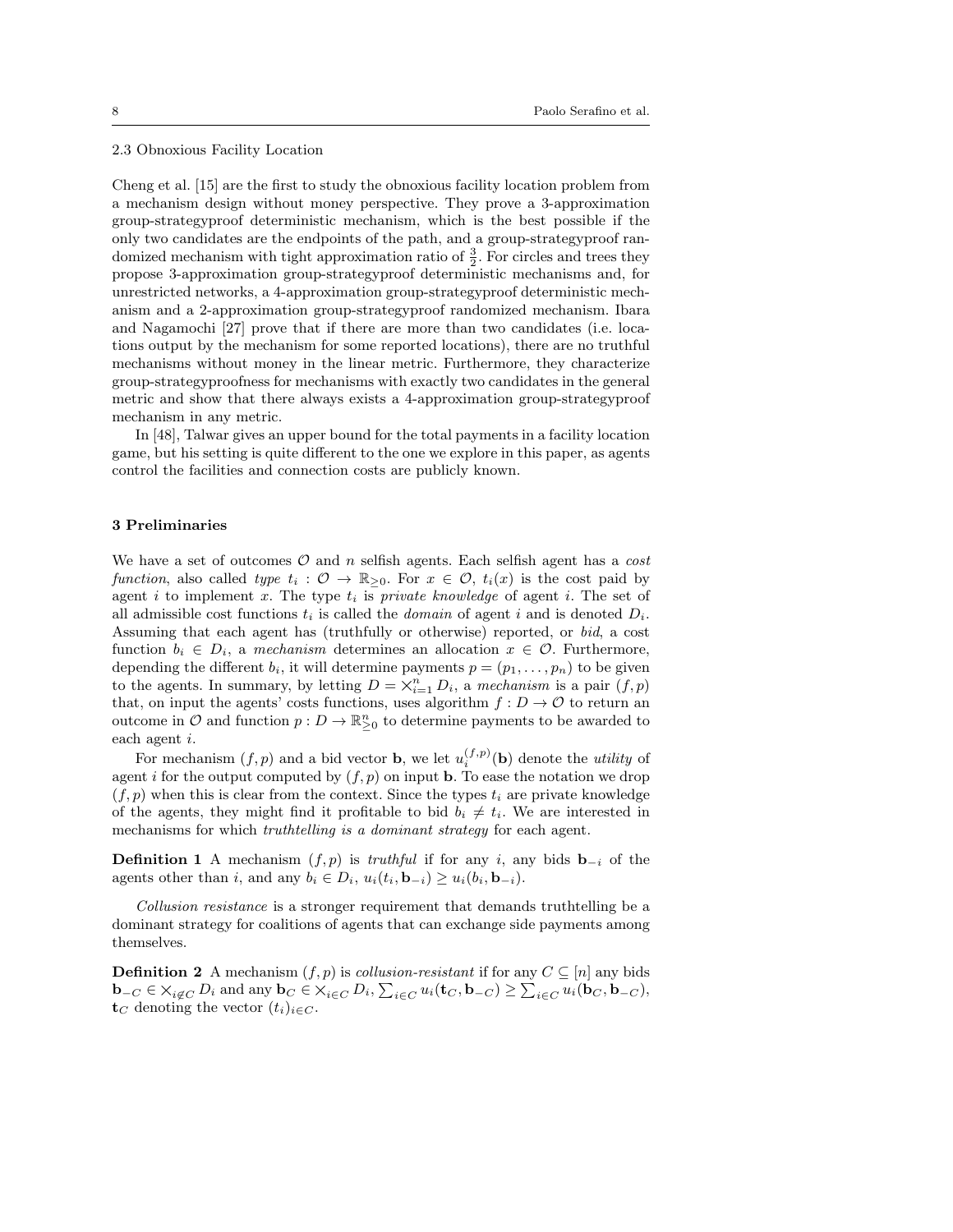A mechanism  $(f, p)$  satisfies Voluntary Participation (VP) if  $u_i(t_i, \mathbf{b}_{-i}) \geq 0$  for all agents i,  $t_i \in D_i$  and  $\mathbf{b}_{-i} \in \mathsf{X}_{j \neq i}$   $D_j$ . We also say that a mechanism is *budgetfeasible* (with respect to budget  $\overleftrightarrow{B}$ ) if, for any  $\mathbf{b} \in D$ ,  $\sum_{i=1}^{n} p_i(\mathbf{b}) \leq B$ . Observe that budget-feasibility makes sense when payments are non-negative (as from our model above) as any mechanism charging agents would be budget-feasible (with respect to budget 0). This property on the sign of the payments is sometimes known in literature as No Positive Transfer (NPT).

In the literature,  $u_i$  is usually defined as a linear combination of the payment and the agent's true cost. In mechanisms with monitoring, this quasi-linear definition is maintained but costs paid by the agents for the allocated resource are more strictly tied to their declarations. Intuitively, it is assumed that the designer can 'watch' the agents at "work" and force them to spend more than their real cost, if they overbid. Note that the designer neither punishes agents who underbid their cost nor imposes any extra fines to overbidding agents. In this sense, such a notion is much less restrictive than the concept of mechanisms with verification studied, e.g., in [39,41]. In a mechanism with monitoring  $(f, p)$ , we have

$$
u_i^{(f,p)}(b_i, \mathbf{b}_{-i}) := p_i(\mathbf{b}) - \max\{t_i(f(\mathbf{b})), b_i(f(\mathbf{b}))\}.
$$

It is important to stress that the designer does not observe the agents' private information but only checks that agents are not more economical (e.g., faster) than declared. Agents can pretend to have a higher cost (e.g., processing time) at the expense of being "busy" that long. Agents can still underbid and at execution time have a higher cost (e.g., saying to have underestimated their cost or work). There are many applicative scenarios in which this can be implemented. In the context of facility location, one might think of facilities as meeting/conference places, and of costs as travel expenses to reach the facilities. When agents' costs are reimbursed, receipts must be presented. For the agents to be consistent with overbidding they need to pay the exaggerated (reported) cost. Receipts are then a "monitoring" tool.

For an instance **b** of a *utilitarian cost-minimization problem*  $\Pi$ , we focus on algorithms  $f^*$  optimizing the social cost, i.e.,  $f^*(\mathbf{b}) \in \arg \min_{x \in \mathcal{O}} cost(x, \mathbf{b}),$ where  $cost(x, b) = \sum_{i=1}^{n} b_i(x)$ . We say that algorithm f for a utilitarian costminimization problem  $\Pi$  is *(additively)*  $\alpha$ -*approximate* if, for every **b**, it returns a solution whose cost is at most  $cost(f^*(\mathbf{b}), \mathbf{b}) + \alpha$ .

We argue that adopting additive approximation instead of the classical notion of multiplicative approximation is better suited to our goals. Indeed, our aim here is not merely to optimize the approximation, but rather that of identifying a tool that allows us to relate the budget with the quality of solutions. As we will prove later on, in our setting the additive approximation term is more appropriate to serve this purpose, as it immediately tells us the amount of extra payments (prior to the discounts, if any) needed for implementation. Interestingly, [24] also argues the merits of additive approximation for facility location.

#### 4 Bounding the budget

For an algorithm f, define  $p_i(\mathbf{b}) = b_i(f(\mathbf{b}))$  and call  $(f, p)$  a first-price mechanism.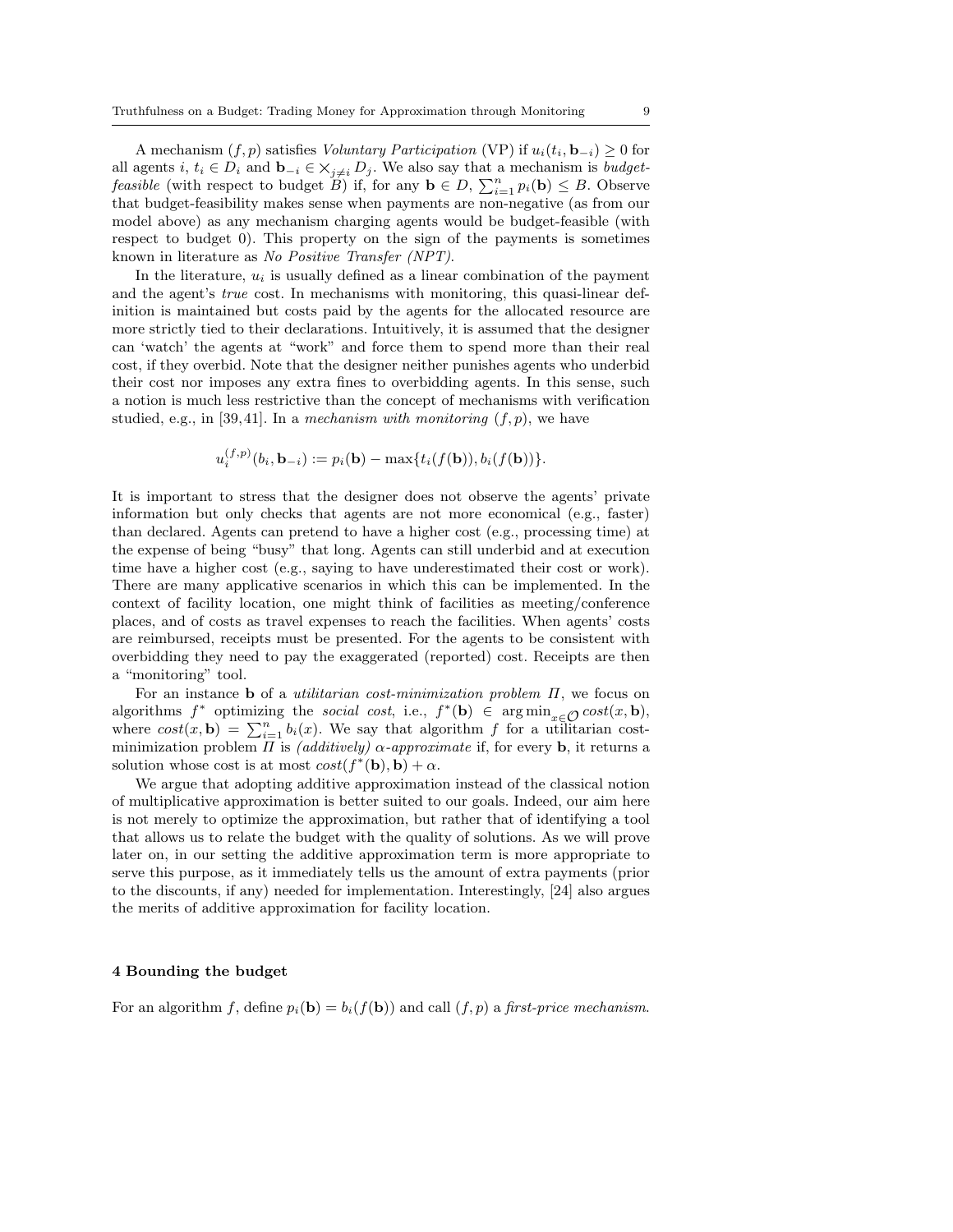**Theorem 1** For any f, the first-price mechanism  $(f, p)$  is a collusion-resistant mechanism with monitoring.

*Proof.* Fix C and  $\mathbf{b}_{-C}$ . Let t be a shorthand for the bid vector  $(\mathbf{t}_{C}, \mathbf{b}_{-C})$  and, for a given  $\mathbf{b}_C$ , let **b** be a shorthand for  $(\mathbf{b}_C, \mathbf{b}_{-C})$ . We observe that

$$
\sum_{i \in C} u_i^{(f,p)}(\mathbf{t}) = \sum_{i \in C} p_i(\mathbf{t}) - t_i(f(\mathbf{t})) = \sum_{i \in C} t_i(f(\mathbf{t})) - t_i(f(\mathbf{t})) = 0;
$$

while

$$
\sum_{i \in C} u_i^{(f,p)}(\mathbf{b}) = \sum_{i \in C} p_i(\mathbf{b}) - \max\{t_i(f(\mathbf{b})), b_i(f(\mathbf{b}))\}
$$

$$
= \sum_{i \in C} b_i(f(\mathbf{b})) - \max\{t_i(f(\mathbf{b})), b_i(f(\mathbf{b}))\} \le 0.
$$

This concludes the proof.

We can then conclude that the social cost is a sufficient budget.

Corollary 1 Let  $\Pi$  be a (utilitarian) cost-minimization problem. There exists a collusion-resistant budget-feasible first-price mechanism  $(f, p)$  with monitoring and budget B if for any instance **b** of  $\Pi$ ,  $cost(f(\mathbf{b}), \mathbf{b}) \leq B$ .

# 4.1 When is the social cost necessary?

The minimum budget needed for a budget-feasible first-price mechanism using  $f$ for problem  $\Pi$  is  $B^* = \max_{\mathbf{b} \in D} cost(f(\mathbf{b}), \mathbf{b})$ . Is it possible to maintain incentivecompatibility with a budget smaller than  $B^*$ ? A first observation is that, if we want our mechanisms to satisfy voluntary participation, then  $B^*$  is the smallest budget possible. However, in some applications, it is reasonable to adopt mechanisms that do not satisfy this property and therefore it makes sense to consider the necessity of  $B^*$  for those mechanisms. For instance, drawing a parallel with the setting where subsidies are employed to enforce efficient equilibria, [8, 5, 10], relaxing voluntary participation is equivalent to providing partial subsidies that do not cover the whole cost of the equilibrium solution. We pursue this research direction in the remainder of the paper.

#### 4.1.1 Payment structure

It is easy to see that the incentive-compatibility of first-price mechanisms is preserved if

$$
p_i(\mathbf{b}) = b_i(f(\mathbf{b})) + h_i \qquad \text{for collision-resistance} \tag{1}
$$

$$
p_i(\mathbf{b}) = b_i(f(\mathbf{b})) + h_i(\mathbf{b}_{-i})
$$
 for truthfulness (2)

This is an if and only if for classical mechanisms (see, for instance, [40, Theorem 9.37]) in that payments of truthful mechanisms are unique up to bidderdependent discounts that depend only on the declarations of the other bidders. We call the mechanisms that use the payment functions above (bid-independent)

 $\Box$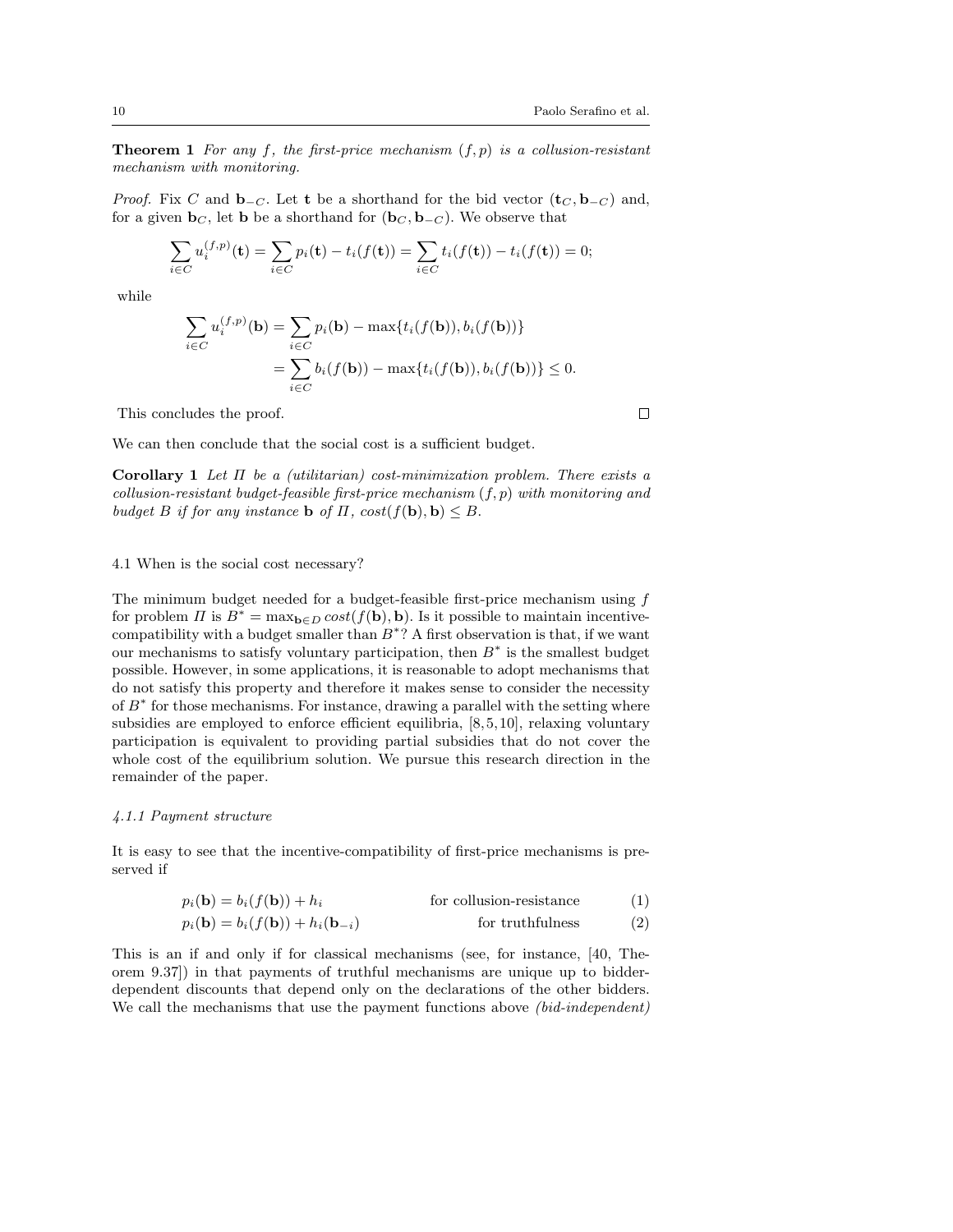discounted first-price mechanisms. Since we want both to save on the payments of a first-price mechanism and to have non-negative payments, we have that for all  $i$ and b:

$$
-b_i(f(\mathbf{b})) \le h_i, h_i(\mathbf{b}_{-i}) \le 0.
$$
<sup>3</sup> (3)

We can then prove the following result.

**Theorem 2** (i) If for all i there exists a bid vector **b** such that  $b_i(f(\mathbf{b})) = 0$  then there is no collusion-resistant discounted first-price budget-feasible mechanism with monitoring using  $f$  and whose budget is smaller than  $B^*$ .

(ii) If for all i and  $\mathbf{b}_{-i}$  there exists  $b_i$  such that  $b_i(f(\mathbf{b})) = 0$  then there is no truthful discounted first-price budget-feasible mechanism with monitoring using f and whose budget is smaller than  $B^*$ .

*Proof.*  $(i)$  Let us assume for the sake of contradiction that there exists a collusionresistant discounted first-price budget-feasible mechanism with monitoring f such that for all *i* there exists **b** such that  $b_i(f(\mathbf{b})) = 0$ , and still  $\max_{\mathbf{b} \in D} \sum_{i=1}^n (p_i(\mathbf{b}) +$  $h_i$ )  $\lt B^*$ . Let  $\mathbf{b}^* \in argmax_{\mathbf{b} \in D} cost(f(\mathbf{b}), \mathbf{b})$ . Since  $\sum_{i=1}^n (p_i(\mathbf{b}^*) + h_i) \leq B^*$ , there must exist an  $\hat{i}$  such that  $h_{\hat{i}} < 0$ . Let  $\bar{b}$  be the vector such that  $\bar{b}_{\hat{i}}(f(\bar{b})) = 0$ . We have that  $h_{\hat{i}} < -\bar{b}_{\hat{i}}(f(\bar{\mathbf{b}}))$ , which violates (3).

(ii) Let us assume by contradiction that there exists a truthful discounted firstprice budget-feasible mechanism with monitoring  $f$  such that for all  $i$  and for all **b**<sub>-i</sub> there exists  $b_i$  such that  $b_i(f(\mathbf{b})) = 0$ , and still max $\mathbf{b}_{\in D} \sum_{i=1}^n (p_i(\mathbf{b}) + p_i(\mathbf{b}))$  $h_i(\mathbf{b}_{-i}) \leq B^*$ . Let  $\mathbf{b}^* \in argmax_{\mathbf{b} \in D} cost(f(\mathbf{b}), \mathbf{b})$ . Since we have assumed that  $\sum_{i=1}^n (p_i(\mathbf{b}^*) + h_i(\mathbf{b}_{-i}^*)) \leq B^*$  holds, there must exist an  $\hat{i}$  such that  $h_{\hat{i}}(\mathbf{b}_{-i}^*) < 0$ . Let  $\overline{b}_i$  be such that  $\overline{b}_i(f(\overline{b}_i, \mathbf{b}_{-i}^*)) = 0$ . We have that  $h_i(\mathbf{b}_{-i}^*) < -\overline{b}_i(f(\overline{b}_i, \mathbf{b}_{-i}^*))$ , which violates (3).  $\Box$ 

The theorem above gives us a condition for the necessity of  $B^*$  for discounted first-price mechanisms. Whenever there is no  $b_i$  and  $\mathbf{b}_{-i}$  such that  $b_i(f(\mathbf{b})) = 0$ , we do have a discount in terms of payments. It is not hard to see that to maximize this discount, and reduce the budget of a truthful discounted first-price mechanism as much as possible, we simply need to set

$$
h_i(\mathbf{b}_{-i}) = \inf_{b \in D_i} b(f(b, \mathbf{b}_{-i})).
$$
\n(4)

#### 4.1.2 The limits of more general discounts

We justify the focus of Theorem 2 on payment functions (1) and (2) by showing the limitations of more general payment functions, such as,

$$
p_i(\mathbf{b}) = b_i(f(\mathbf{b})) + h_i(\mathbf{b})
$$

that we call *fully discounted* with respect to  $(h_i)_i$ , and the very special case

$$
p_i(\mathbf{b}) = b_i(f(\mathbf{b})) + h_i(b_i)
$$

<sup>3</sup> One might wonder whether relaxing the upper bound for some agents, and allowing a surplus for them, would allow to save more on the remaining agents. Our results of necessity cover also this case since they prove that no single agent can have a negative discount.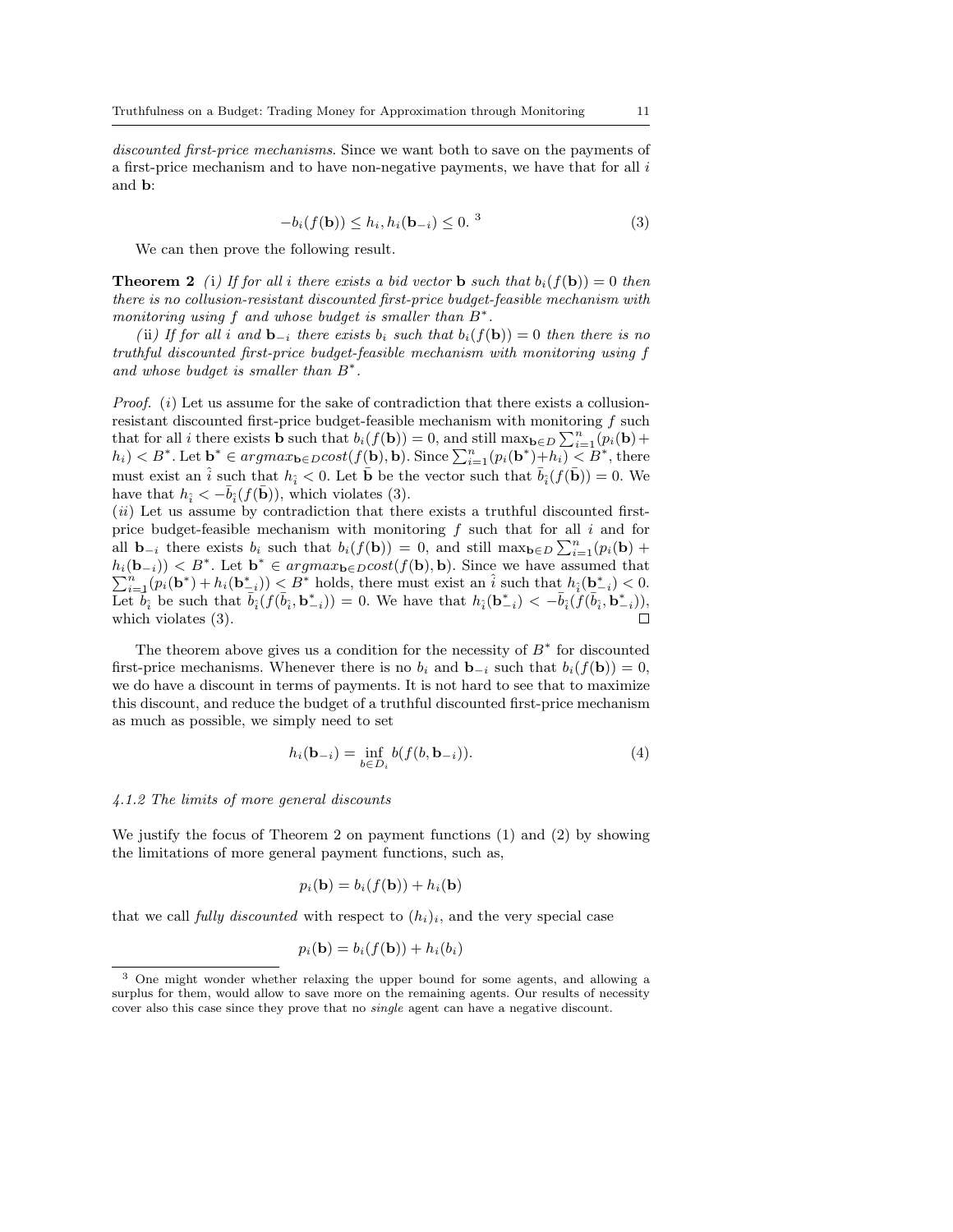termed single-bid discounted. Similar to the case of discounted first price mechanisms, we observe that the following inequality must hold for all  $i$  and all  $\mathbf b$ :

$$
-b_i(f(\mathbf{b})) \le h_i(b_i), h_i(\mathbf{b}) \le 0.
$$
\n<sup>(5)</sup>

#### General discounts (might) destroy truthfulness

Theorem 2 is as general as it can be without restricting the class of algorithms it applies to. We show, in fact, that fully discounted payments restrict the class of algorithms that can be used by truthful mechanisms.

An algorithm f is said monotone with respect to  $h_i$  if  $b_i(f(\mathbf{b})) > b'_i(f(\mathbf{b}))$ implies  $h_i(b_i, \mathbf{b}_{-i}) > h_i(b'_i, \mathbf{b}_{-i})$  for some  $\mathbf{b}_{-i}$  and  $b'_i \neq b_i$ . It is then not too hard to prove:

**Proposition 1** An algorithm f monotone with respect to  $h_i$  is not truthful with monitoring when coupled with a payment function that is fully discounted with respect to  $(h_i)_i$ .

*Proof.* Let  $\mathbf{b}_{-i}$  be the vector for which f is monotone with respect to  $h_i$ . Consider a  $b_i \in D_i$  and define agent i's true type to be  $t_i \neq b_i, t_i \in D_i$  such that  $b_i(f(\mathbf{b})) \geq$  $t_i(f(\mathbf{b}))$  (such a  $t_i$  always exists as long as the domain is sufficiently rich). Then, agent i is better off declaring  $b_i$  when f is coupled with a fully discounted payment function. In fact,  $u_i(t_i, \mathbf{b}_{-i}) = h_i(t_i, \mathbf{b}_{-i})$  and  $u_i(b_i, \mathbf{b}_{-i}) = h_i(b_i, \mathbf{b}_{-i})$ . By monotonicity of f, we have  $h_i(b_i, \mathbf{b}_{-i}) > h_i(t_i, \mathbf{b}_{-i}).$  $\Box$ 

#### Money is needed

The observation here directly follows from the results in [33]. The authors prove that mechanisms with monitoring without money have very limited power in the context of truthful allocation of RAM to selfish jobs. Specifically there is no truthful mechanism with monitoring without money with bounded approximation ratio. This implies that, in general, money needs to be used (i.e.,  $h_i(\mathbf{b}) > -b_i(f(\mathbf{b})))$ and then savings, if any, are somewhat limited. Furthermore, this suggests that the trade-off between approximation and frugality is strongly unbalanced.

Single-bid discounts are as bad as bid-independent discounts

The following result, similar in nature to Theorem 2, gives us a condition for the necessity of  $B^*$  for single-bid discounted mechanisms.

**Theorem 3** If for all i and for all  $b_i$  there exists  $\mathbf{b}_{-i}$  such that  $b_i(f(\mathbf{b})) = 0$ , then there is no truthful single-bid discounted first price mechanism with monitoring using  $f$  and whose budget is smaller than  $B^*$ .

Proof. Let us assume by contradiction that there exists a truthful single-bid discounted budget-feasible mechanism with monitoring  $f$  such that for all  $i$  and for all  $b_i$  there exists  $\mathbf{b}_{-i}$  such that  $b_i(f(\mathbf{b})) = 0$ , and still  $\max_{\mathbf{b} \in D} \sum_{i=1}^n (p_i(\mathbf{b}) + h_i(b_i)) <$ B<sup>\*</sup>. Let  $\mathbf{b}^* \in argmax_{\mathbf{b}\in D}cost(f(\mathbf{b}), \mathbf{b})$ . Since  $\sum_{i=1}^n (p_i(\mathbf{b}^*) + h_i(b_i)) < B^*$ , there must exist an  $\hat{i}$  such that  $h_{\hat{i}}(b_{\hat{i}}^*) < 0$ . Let  $\bar{b}_{-\hat{i}}$  be such that  $b_{\hat{i}}^*(f(b_{\hat{i}}^*, \bar{b}_{-\hat{i}})) = 0$ . We have that  $h_{\hat{i}}(b_{\hat{i}}^*) < -b_{\hat{i}}^*(f(b_{\hat{i}}^*, \bar{b}_{\hat{-\hat{i}}}))$ , which violates (5).  $\Box$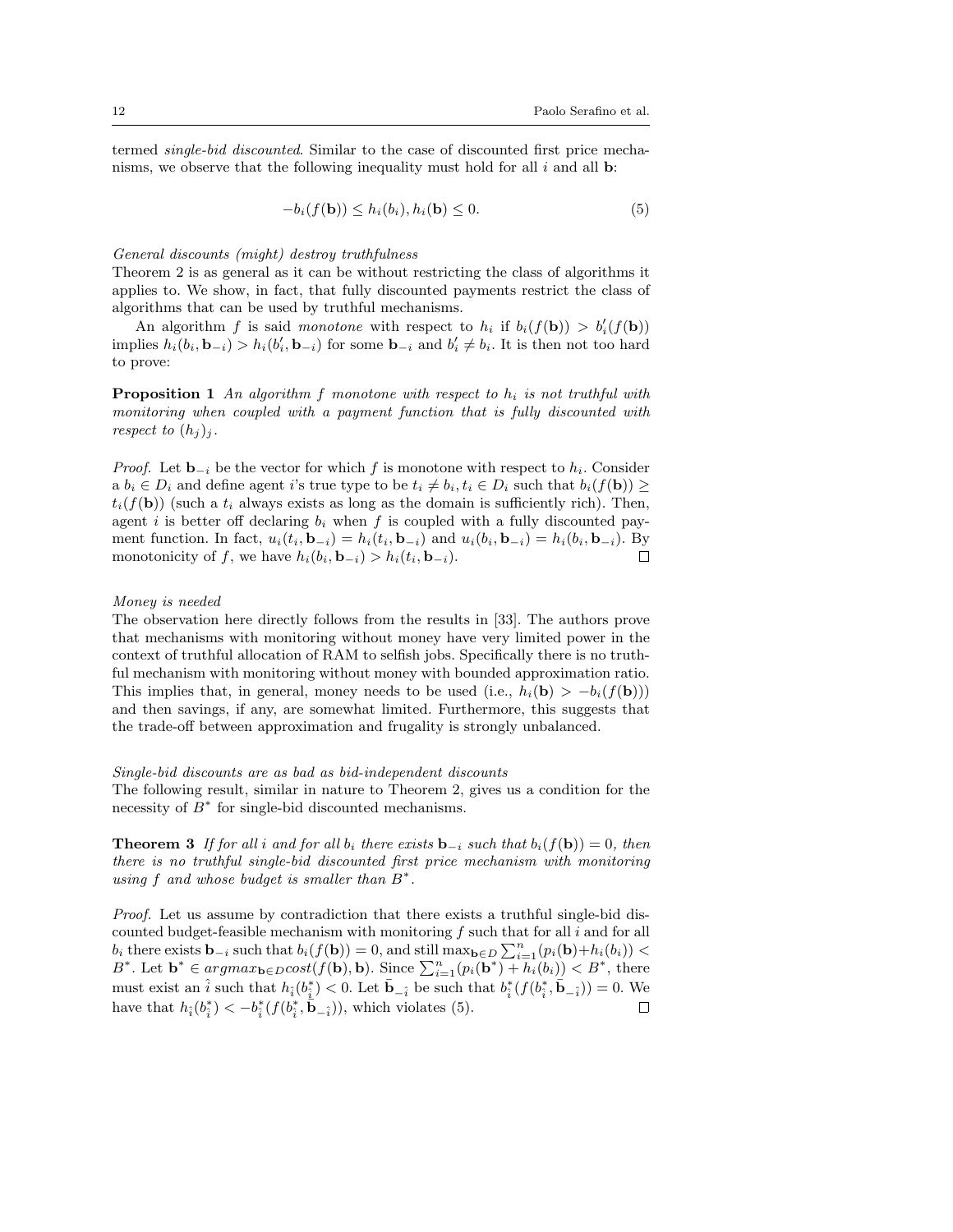In the following sections we will also briefly discuss the application of singlebid discounts to set systems, facility location and obnoxious facility location. This serves the purpose of justifying our emphasis on bid-independent<sup>4</sup> discounts. Indeed, we show that more general discount functions such as single-bid discounts do not exhibit superior performances in terms of budget savings, whereas fully discounted payment functions (as we have already shown) may even impose restrictions on the set of possible algorithms.

# 5 Set systems

In a set system  $(E, \mathcal{F})$  we are given a set E of elements and a family  $\mathcal{F} \subseteq 2^E$ of feasible subsets of E. A set system is upward closed if for every  $S \in \mathcal{F}$  and every superset T, with  $S \subset T \subseteq E$ , we have  $T \in \mathcal{F}$ . Each element  $e \in E$  is associated with a non-negative cost function  $c: E \to \mathbb{R}_{\geq 0}$ ; for  $S \subseteq E$ , we let  $c(S) = \sum_{e \in S} c(e)$ . The goal is to find a feasible subset of minimum total cost. For these problems, we can then assume without loss of generality that  $(E, \mathcal{F})$  is upward closed and therefore that it is fully defined by the minimal sets (bases) in F, defined as  $\mathcal{B} = \{S \in \mathcal{F} : \text{no proper subset of } S \text{ is in } \mathcal{F}\}\)$ . As noted above, several problems such as minimum spanning tree, shortest path (tree), etc. can be cast in this framework. To map this setting with the general mechanism design setting above, we have that  $\mathcal{O} = \mathcal{B}$  and the set of agents is  $E$  – in this context, for bidder *i*, we let  $t_i = t(i)$  denote *i*'s true type and  $b_i = b(i)$  a generic bid in  $D_i$ . In particular, we here have

$$
t_i(S) = \begin{cases} t_i \text{ if } i \in S \\ 0 \text{ otherwise} \end{cases}
$$

i.e., an element that does not belong to a set has no cost to "implement" that set. For example, an agent controlling an edge that does not belong to the minimum spanning tree computed by the mechanism has no cost, since she will not be part of the output. The extent to which monitoring can be implemented for this class of problems is discussed above in the introduction.

**Theorem 4** Let  $f^*$  be an optimal algorithm for a set system. For all i and  $\mathbf{b}_{-i}$ there exists  $b_i$  such that  $b_i(f^*(\mathbf{b})) = 0$ .

*Proof.* Fix i and  $\mathbf{b}_{-i}$ . Consider  $f^*(\mathbf{b}_{-i}) \in \mathcal{O}$  and let  $C_{-i} = c(f^*(\mathbf{b}_{-i}))$ . Let S be the set in  $\mathcal O$  including i with minimum cost and let  $C_{i=0} = \sum_{e \in S, e \neq i} b_e$ . If  $C_{-i}$  <  $C_{i=0}$  then no matter  $b_i$ ,  $i \notin f^*(\mathbf{b})$  and  $b_i(f^*(\mathbf{b})) = 0$ . If  $C_{-i} \geq C_{i=0}$ then by setting  $b_i = 0$ , no matter whether i is in  $f^*(b)$  or not, we have that  $b_i(f^*(\mathbf{b})) = 0$ .  $\Box$ 

By Theorem 2, we have the following result.

Corollary 2 There exists no optimal truthful discounted first-price budget-feasible mechanism with monitoring for set systems using a budget that is smaller than  $\max_{\mathbf{b}\in D} cost(f(\mathbf{b}), \mathbf{b}).$ 

<sup>4</sup> For the sake of brevity, unless otherwise stated, in the remainder we will always refer to bidindependent discounted first-price mechanisms simply as discounted first-price mechanisms, whereas we will explicitly write single-bid discounted first-price mechanisms to refer to payment functions that employ single-bid discounts.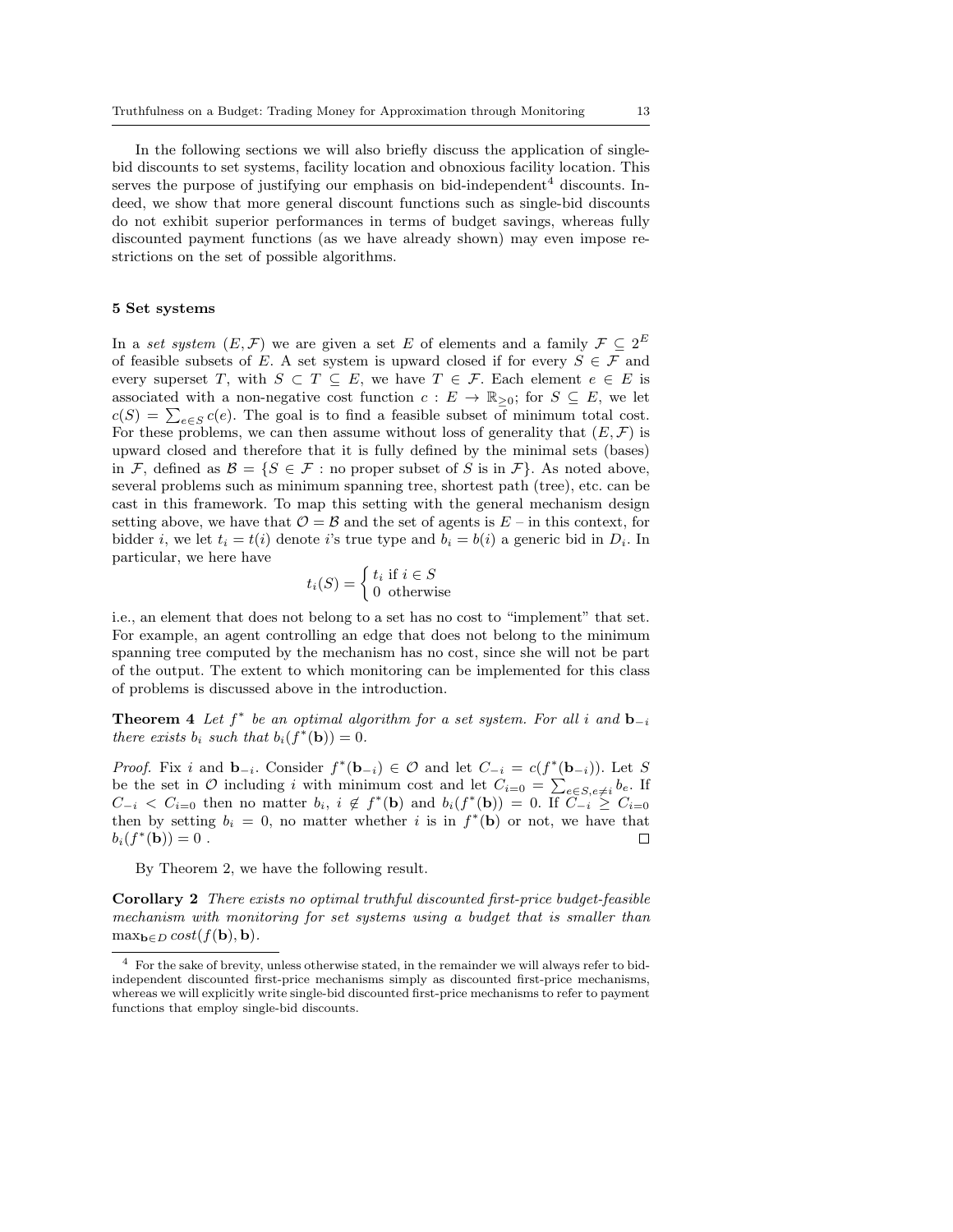We now investigate single-bid discounts and prove that they perform as bad as bid-independent discounts.

Proposition 2 There exists no optimal truthful single-bid discounted first-price budget-feasible mechanism with monitoring for set systems using a budget that is smaller than  $B^*$ .

*Proof.* By Theorem 3, to prove the claim we need to show that for all  $i$  and for all  $b_i$  there exists  $\mathbf{b}_{-i}$  such that  $b_i(f^*(\mathbf{b})) = 0$  Let  $b_i = \delta > 0$  (for otherwise  $b_i(f^*(\mathbf{b})) = 0$  regardless of  $f^*(\mathbf{b})$ . Without loss of generality, we can assume that there is a feasible solution S such that  $i \notin S$  (the set system is monopolyfree), for otherwise we can exclude i from the instance since no matter what she declares she is going to be selected (note that incentive-compatibility and the budget are not affected in our setting with monitoring). Let  $b_j = \frac{\delta - \varepsilon}{|S|}$  for each  $j \neq i$ , for some  $\delta > \varepsilon > 0$  arbitrarily small. But then we have that  $i \notin f^*(\mathbf{b})$  since  $\delta - \varepsilon = c(S) < \delta \leq c(S')$  for any feasible S' such that  $i \in S'$ . П

# 6 K-facility location

In K-facility location (or simply facility location) the set of feasible solutions is comprised of all the K-tuples of possible allocations of the facilities, whilst the domain of each agent is the real line. For a given algorithm f and  $t_i \in D_i$ ,  $t_i(f(t_i, \mathbf{b}_{-i})) = |t_i - f_{t_i}(t_i, \mathbf{b}_{-i})|$ , where  $f_{t_i}(t_i, \mathbf{b}_{-i})$  denotes the location of the facility output by  $f(t_i, \mathbf{b}_{-i})$  closer to location  $t_i$ . In other words,  $t_i(f(t_i, \mathbf{b}_{-i}))$ denotes the distance between  $t_i$  and the location of  $f_{t_i}(t_i, \mathbf{b}_{-i})$ .

The following theorem proves that VCG mechanisms charge the agents rather than paying them in this setting.

# Theorem 5 VCG payments for facility location are always non-positive.

*Proof.* The VCG payment for agent i is defined as  $p_i(\mathbf{b}) = cost(f^*(\mathbf{b}_{-i}), \mathbf{b}_{-i})$  –  $cost(f^*(\mathbf{b}), \mathbf{b}_{-i})$ , where  $f^*$  is an optimal algorithm. The thesis follows by observing that  $cost(f^*(\mathbf{b}_{-i}), \mathbf{b}_{-i}) \leq cost(f^*(\mathbf{b}), \mathbf{b}_{-i})$  by optimality.  $\Box$ 

The fact that the VCG payments are always non-positive makes VCG a nonviable option for many real life incarnations of facility location, and motivates the study of monitoring in this setting. To give an example of such a scenario, consider a crowdsourcing data mining problem where we want to cluster/classify<sup>5</sup> a set of agents for market-segmentation purposes. The agents might lie in order to obtain a classification/clustering that more closely matches their own true labels/cluster membership, thereby creating a bias in the data. In this case we cannot assume that the agents will pay to take part to our market analysis study. For another example, consider a scenario similar to the one in [8] where the payments are interpreted as subsidies taken by the general taxation and paid by the government in order to support the adoption of environmentally sustainable public transportation systems (the facilities to be used by the agents) in a given urban area. Clearly, the subsidies here are meant to be a positive payment from the mechanism to the agents and not

 $5$  See [37] for the similarities among facility location and clustering/classification with strategic data sources.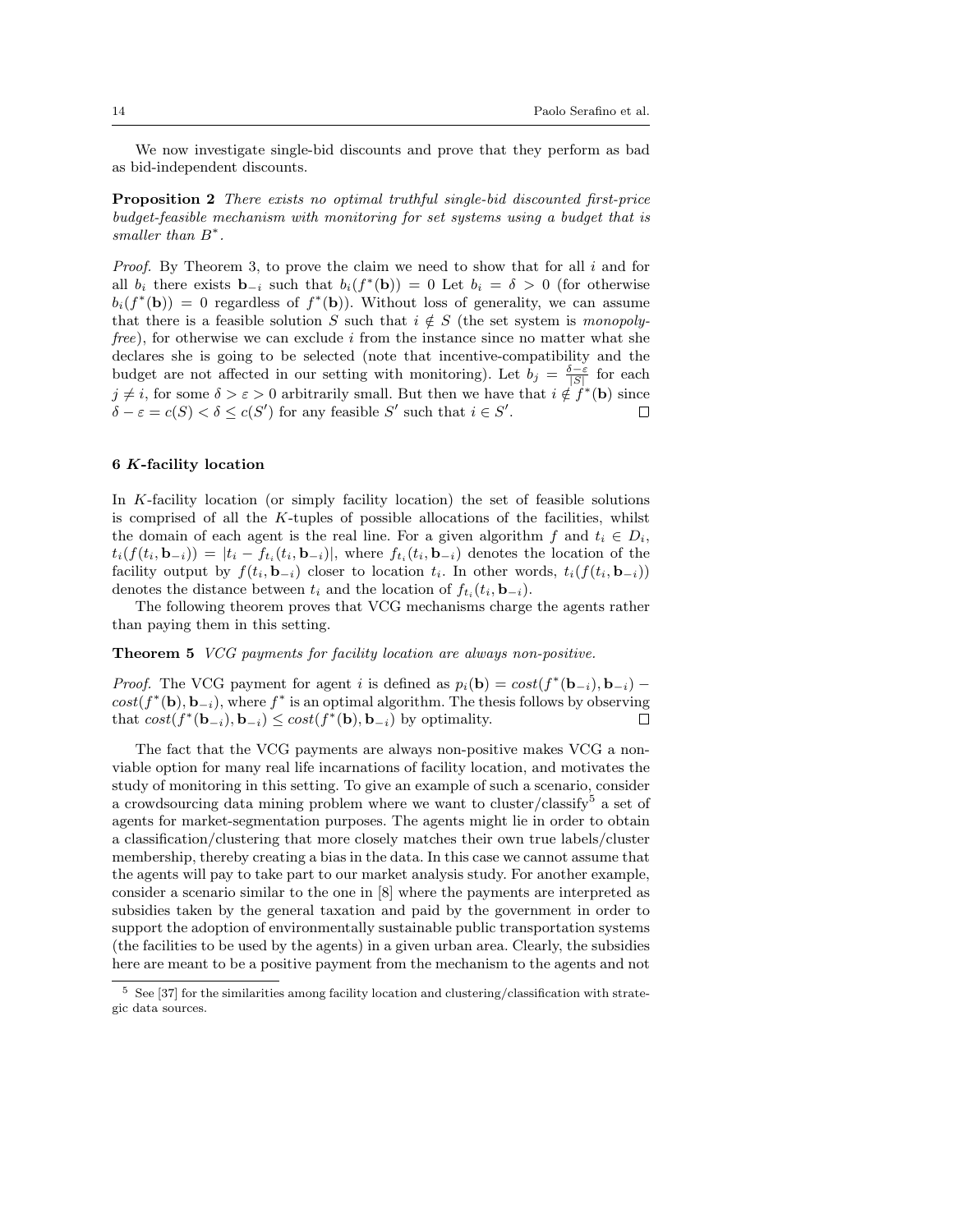vice versa. Finally, let us note that we can implement monitoring in this context whenever evidences of the cost can be provided (and cannot be counterfeited) – e.g., distance is measured in miles/time and/or receipts are needed for cost reimbursement, as from the discussion above.

# 6.1 Optimal mechanisms

We next prove that the social cost is a necessary budget for optimal mechanisms.

**Lemma 1** For all i, and  $\mathbf{b}_{-i}$ , if  $b_i \in f^*(\mathbf{b}_{-i})$  then

 $cost(f^*(b_i, \mathbf{b}_{-i}), (b_i, \mathbf{b}_{-i})) = cost(f^*(\mathbf{b}_{-i}), \mathbf{b}_{-i})$ 

Proof. Let us first assume that:

$$
cost(f^*(b_i, \mathbf{b}_{-i}), (b_i, \mathbf{b}_{-i})) < cost(f^*(\mathbf{b}_{-i}), \mathbf{b}_{-i}).
$$
\n(6)

Then, the following holds:

$$
cost(f^*(b_i, \mathbf{b}_{-i}), \mathbf{b}_{-i}) \leq cost(f^*(b_i, \mathbf{b}_{-i}), (b_i, \mathbf{b}_{-i}))
$$

which combined with  $(6)$ , yields:

$$
cost(f^*(b_i, \mathbf{b}_{-i}), \mathbf{b}_{-i}) < cost(f^*(\mathbf{b}_{-i}), \mathbf{b}_{-i})
$$

thus contradicting the optimality of  $f^*$ . We observe that

$$
cost(f^*(b_i, \mathbf{b}_{-i}), (b_i, \mathbf{b}_{-i})) > cost(f^*(\mathbf{b}_{-i}), \mathbf{b}_{-i})
$$

does not hold either, as otherwise  $f^*(\mathbf{b}_{-i})$  would be a better solution for  $(b_i, \mathbf{b}_{-i})$ than  $f^*(b_i, \mathbf{b}_{-i})$ . Indeed,  $cost(f^*(\mathbf{b}_{-i}), (b_i, \mathbf{b}_{-i})) = cost(f^*(\mathbf{b}_{-i}), \mathbf{b}_{-i})$  holds, since  $b_i(f^*(\mathbf{b}_{-i})) = 0$ .  $\Box$ 

**Theorem 6** Let  $f^*$  be an optimal algorithm for K-facility location. Then for all i and  $\mathbf{b}_{-i}$  there exists  $b_i$  such that  $b_i(f^*(\mathbf{b})) = 0$ .

*Proof.* Fix i and  $\mathbf{b}_{-i}$  and let  $\mathbf{y} = \{y_1, \ldots, y_K\} = f^*(\mathbf{b}_{-i})$  be the optimal allocation for bid vector  $\mathbf{b}_{-i}$ . We set  $b_i = y_j$  for a generic  $j \in \{1, ..., K\}$ . We need to prove that  $b_i \in f^*(b_i, \mathbf{b}_{-i})$ , from which the theorem follows, since in this case  $b_i(f^*(b_i, \mathbf{b}_{-i})) = 0$ . For the sake of contradiction, let us suppose that  $b_i \notin f^*(b_i, \mathbf{b}_{-i}),$  which implies that  $b_i(f^*(b_i, \mathbf{b}_{-i})) > 0$ . Then  $f^*(b_i, \mathbf{b}_{-i})$  is a better allocation for **b**<sub>-i</sub> than  $f^*(\mathbf{b}_{-i})$ , which contradicts the optimality of  $f^*$ . Indeed, the following holds:  $cost(f^*(b_i, \mathbf{b}_{-i}), \mathbf{b}_{-i}) < cost(f^*(b_i, \mathbf{b}_{-i}), (b_i, \mathbf{b}_{-i}))$  =  $cost(f^*(\mathbf{b}_{-i}), \mathbf{b}_{-i})$  where the inequality holds because  $b_i(f^*(\mathbf{b})) > 0$  by hypothesis, and the equality follows from Lemma 1.<sup>6</sup>  $\Box$ 

By Theorem 2 we have the following result.

Corollary 3 There is no optimal truthful discounted first-price budget-feasible mechanism with monitoring for facility location whose budget is smaller than  $B^*$ .

 $6$  A simpler proof works when agents have unrestricted domains (i.e., simply set  $b_i$  big enough with respect to  $\mathbf{b}_{-i}$  so to force  $f^*$  to locate one facility on  $b_i$ ). Our argument applies also to more restricted settings as considered in, e.g., [6].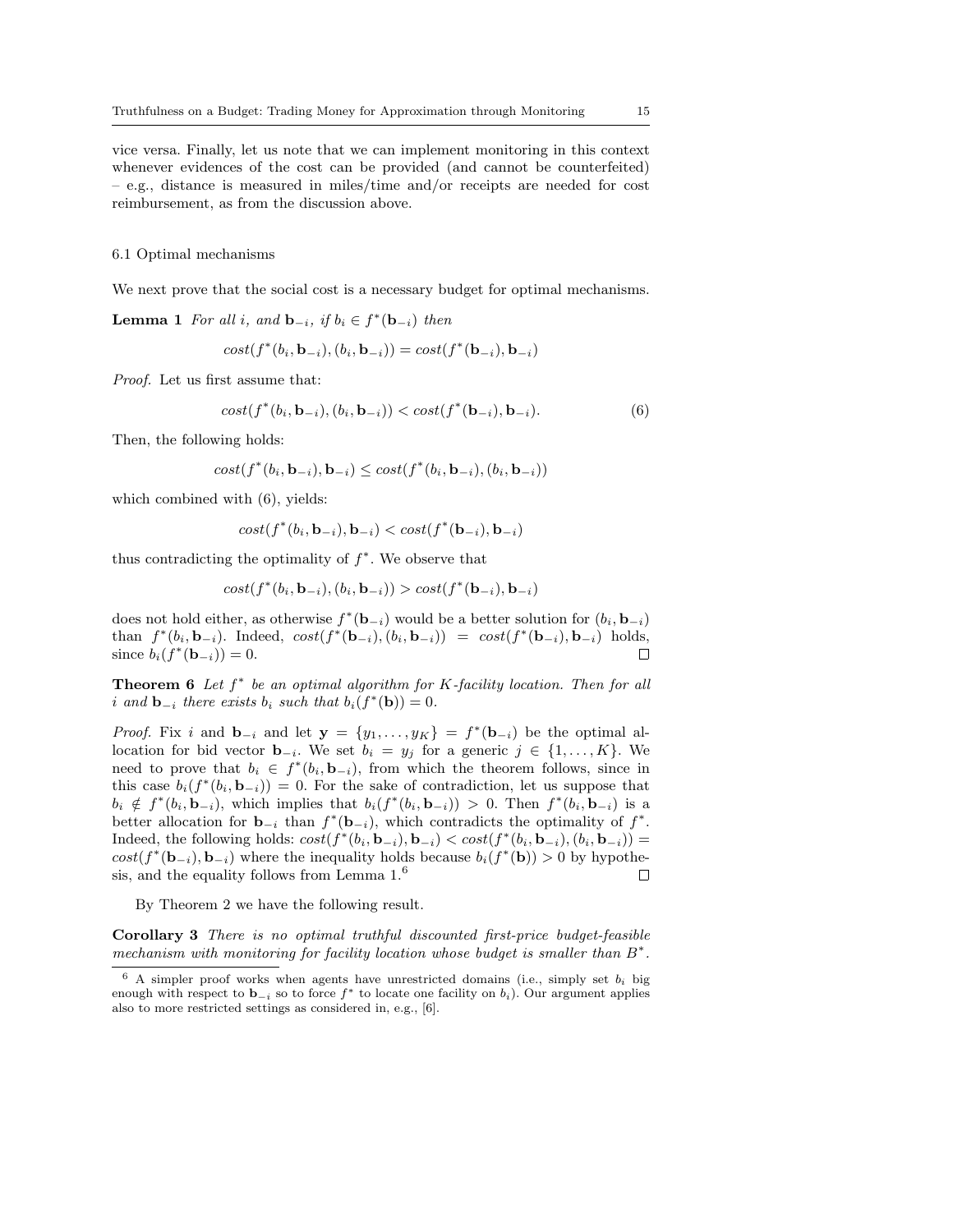6.2 Collusion-resistant mechanisms

An algorithm f is simple, if  $f(\mathbf{b}) \subseteq \mathbf{b}$ , i.e. the facilities are allocated only at agents' locations. Observe that the focus on simple algorithms is without loss of generality from the approximation guarantee point of view. Moreover, as already discussed in [20], this is the most natural class of (deterministic) algorithms for the problem. An algorithm is anonymous if its output does not change if agents swap declarations. Formally, let  $\pi : [n] \to [n]$  be a permutation of the agents and let  $\mathbf{b}^{\pi}$  be the declaration vector **b** where entries are permuted according to  $\pi$ ; f is anonymous if  $f(\mathbf{b}) = f(\mathbf{b}^{\pi}).$ 

Theorem 7 Let f be a simple and anonymous algorithm for facility location. Then for all i there exists **b** such that  $b_i(f(\mathbf{b})) = 0$ .

*Proof.* In order to prove the claim, we need to prove that  $\forall i$ ,  $\exists \mathbf{b}_{-i} \; \exists b_i$  such that  $b_i(f(\mathbf{b})) = 0$ , for all simple anonymous mechanisms f. Since f is simple, for all **b** there exists an agent j such that  $b_j(f(\mathbf{b})) = 0$ . For all  $i \neq j$  we construct  $\mathbf{b}^{\pi}$  from **b** where we swap the declarations of agent *i* and agent *j*:  $b_i^{\pi} = b_j$ ,  $b_j^{\pi} = b_i$  and  $b_{\ell}^{\pi} = b_{\ell} \ \forall \ell \notin \{i, j\}$ . Since f is anonymous,  $f(\mathbf{b}) = f(\mathbf{b}^{\pi})$  and  $b_i^{\pi}(f(\mathbf{b}^{\pi})) = b_j(f(\mathbf{b})) = 0.$  $\Box$ 

By Theorem 2 we have the following result.

Corollary 4 There is no collusion-resistant discounted first-price budget-feasible mechanism with monitoring for facility location that utilizes a simple and anonymous algorithm  $f$  whose budget is smaller than  $B^*$ 

#### 6.3 Trading approximation for frugality

Given an optimal algorithm  $f^*$ , we define  $f^*_{\varepsilon}$  as the algorithm that shifts<sup>7</sup> by  $\varepsilon$  the location of the facilities returned by  $f^*$ . Formally, let  $f_{\varepsilon}^*(\mathbf{b}) = (F_j + \varepsilon)_{j=1,\ldots,K}$ , where  $(F_1, \ldots, F_K)$  denotes the output of  $f^*(\mathbf{b})$ . We ask whether, by moving the allocation from  $f^*$  to  $f_{\varepsilon}^*$ , the cost paid in terms of approximation guarantee can be compensated by a lower budget.

It is well known that the optimal solution for an instance b partitions the agents into  $\{S_1, \ldots, S_K\}$  so that all  $i \in S_j$  are served by  $F_j$ , defined as a median of  $S_j$ . Our analysis assumes that  $\varepsilon$  is "small enough"; this intuitively means that the optimal partitions of  $f^*(\mathbf{b})$  do not change when agents' locations and the locations of the facilities shift by  $\varepsilon$ . Formally, let  $\mathbf{b}_{\ell,k}^{\varepsilon} = (b_k + \varepsilon, \mathbf{b}_{-\ell})$  for some  $k \in \{1, \ldots, n\}$ . In words, in  $\mathbf{b}_{\ell,k}^{\varepsilon}$  we set the location of agent  $\ell$  to  $b_k + \varepsilon$  (i.e.,  $\varepsilon$  to the right of the location of some other agent k). Let  $\{S_1^{\varepsilon}, \ldots, S_K^{\varepsilon}\}$  and  $\{S_1^{\varepsilon,\ell,k}, \ldots, S_K^{\varepsilon,\ell,k}\}$ be the optimal partitions with respect to the allocations  $f^*(\mathbf{b}_{\ell,k}^{\varepsilon})$  and  $f_{\varepsilon}^*(\mathbf{b}_{\ell,k}^{\varepsilon})$ ,

<sup>&</sup>lt;sup>7</sup> We justify our focus on  $f_{\varepsilon}^*$  by highlighting how useful a tool it is to study the tradeoff between frugality and approximation in this setting, as it allows us to both:  $(i)$  easily predict the location of the facility; and  $(ii)$  compute the approximation ratio achievable given the particular configuration of the instance at hand (see Theorem 8). If we were to focus, for instance, on the class of mechanisms having a given approximation guarantee, we would certainly retain  $(ii)$ but we would have to restrict ourselves to specific algorithms within this class to also retain (i).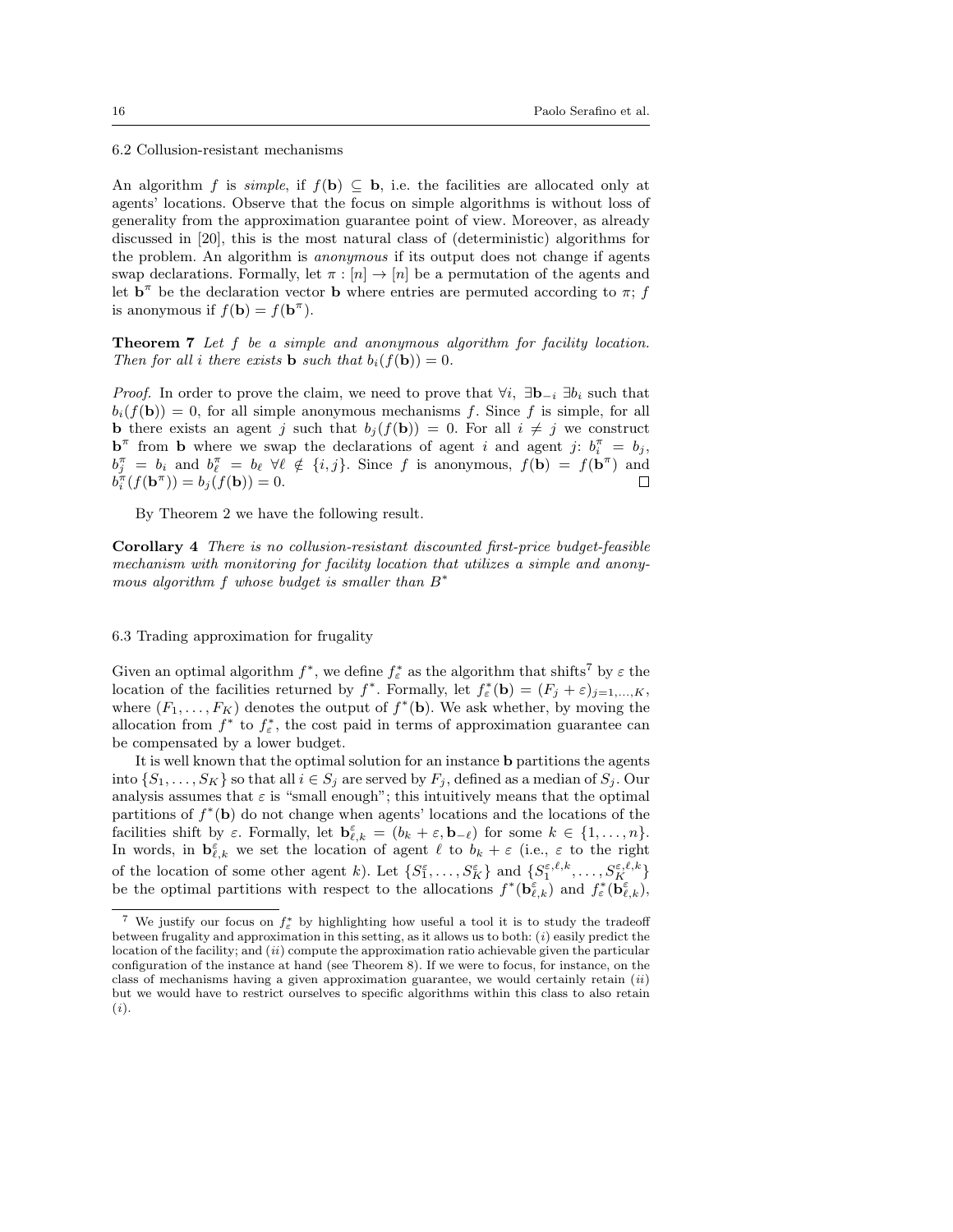respectively. We say that  $\varepsilon$  is "small enough" if, for all  $\ell, k \in \{1, \ldots, n\}$ , the following conditions hold: (i)  $S_j = S_j^{\varepsilon}$  for all  $j \in \{1, ..., K\}$  and (ii)  $S_j = S_j^{\varepsilon, \ell, k}$ for all  $j \in \{1, \ldots, K\}$ .

The following partition of the agents of a given instance is useful.

**Definition 3** Let  $(F_1, \ldots, F_k)$  denote the output of  $f^*$  on input **b**. For all  $1 \leq$  $j \leq K$ , we partition the agents in the following sets:

 $-$  Δ<sup>j</sup><sub>1</sub></sub> = {*i*|b<sub>i</sub> ∈ (max Δ<sup>j-1</sup>, F<sub>j</sub>]}, |Δ<sup>j</sup><sub>1</sub>| = δ<sup>j</sup><sub>1</sub>;  $-\Delta_2^j = \{i | b_i \in (F_j, F_j + \varepsilon] \}, |\Delta_2^j| = \delta_2^j;$  $-\Delta_3^j = \{i | b_i \in (F_j + \varepsilon, \min \Delta_1^{j+1})\}, |\Delta_3^j| = \delta_3^j,$ 

where, for notational convenience, we set  $\max_{\ell \in \Delta_3^0} b_\ell = -\infty$  and  $\min_{\ell \in \Delta_1^{K+1}} b_\ell =$  $\infty$ . We let  $\Delta_i = \bigcup_j \Delta_i^j$  and  $\delta_i = \sum_j \delta_i^j$ .

Informally,  $\Delta_1^j$  denotes all the agents that are located to the left of  $F_j$  but to the right of the rightmost agent in  $\Delta_3^{j-1}$ ,  $\Delta_2^j$  denotes the agents that are located between  $F_j$  and  $F_j + \varepsilon$  (inclusive) and  $\Delta_3^j$  denotes the agents that are located to the right of  $F_j + \varepsilon$  but to the left of the leftmost agent in  $\Delta_1^{j+1}$ .

We now prove the approximation guarantee of algorithm  $f_{\varepsilon}^*$ .

**Theorem 8** If  $\varepsilon$  is small enough, then  $f_{\varepsilon}^*(\mathbf{b})$  is  $((\delta_1 + \delta_2)\varepsilon)$ -approximate. More specifically, we have  $(\delta_1 + \delta_2)\varepsilon > cost(f^*_{\varepsilon}(\mathbf{b}), \mathbf{b}) - cost(f^*(\mathbf{b}), \mathbf{b}) \ge (\delta_1 - \delta_2 - \delta_3)\varepsilon$ .

*Proof.* Fix **b** and  $j \in \{1, ..., K\}$ . We first observe that, since  $\varepsilon$  is small enough for the allocation  $f_{\varepsilon}^*(\mathbf{b})$ , the agents in  $\Delta_1^j$  have to pay the same cost they paid for  $f^*(\mathbf{b})$  plus  $\varepsilon$ . For the lower bound to  $cost(f^*_\varepsilon(\mathbf{b}), \mathbf{b}) - cost(f^*(\mathbf{b}), \mathbf{b})$ , we similarly observe that for the solution  $f^*_\varepsilon(\mathbf{b})$ , all the agents in  $\Delta_2^j \cup \Delta_3^j$  can save (at most)  $\varepsilon$ on their cost to implement  $f^*(\mathbf{b})$ . (That is, the agents in  $\Delta_3^j$  save exactly  $\varepsilon$  whilst those in  $\Delta_2^j$  can save less than that.) For the upper bound, instead, we note that agents in  $\Delta_2^j$  might need to pay at most  $\varepsilon$  more in  $f^*_\varepsilon(\mathbf{b})$  than in  $f^*(\mathbf{b})$  (when their location is very close to  $F_j$ ); in the worst case, the agents in  $\Delta_3^j$  will pay exactly as much in  $f_{\varepsilon}^*(\mathbf{b})$  as in  $f^*(\mathbf{b})$  (when their location is very close to  $F_j + \varepsilon$ ). By summing up on all  $j$ , we prove the claim.  $\Box$ 

We next show that, in this context, there cannot be a tradeoff between approximation quality and frugality of mechanisms. We begin by establishing a useful property of certain optimal algorithms. We let  $f^*$  be the optimal algorithm for facility location that uses a fixed tie-breaking rule, i.e., for every pair of bid vectors **b**, **b'**, if both  $cost(f^*(\mathbf{b}), \mathbf{b}) = cost(f^*(\mathbf{b}'), \mathbf{b})$  and  $cost(f^*(\mathbf{b}'), \mathbf{b}') =$  $cost(f^*(\mathbf{b}), \mathbf{b}')$  hold, then  $f^*(\mathbf{b}) = f^*(\mathbf{b}')$ . It is easy to check that an optimal algorithm with fixed tie-breaking always exists. For example, the rule that chooses the lexicographically minimal allocation among all optimal allocations satisfies the property above.

**Lemma 2** Let  $f^*$  be an optimal algorithm for facility location that uses a fixed tie-breaking rule. Then for all i, all  $\mathbf{b}_{-i}$  and all  $b_i$  such that  $b_i \in f^*(\mathbf{b}_{-i})$ , the following holds:  $f^*(b_i, \mathbf{b}_{-i}) = f^*(\mathbf{b}_{-i})$ .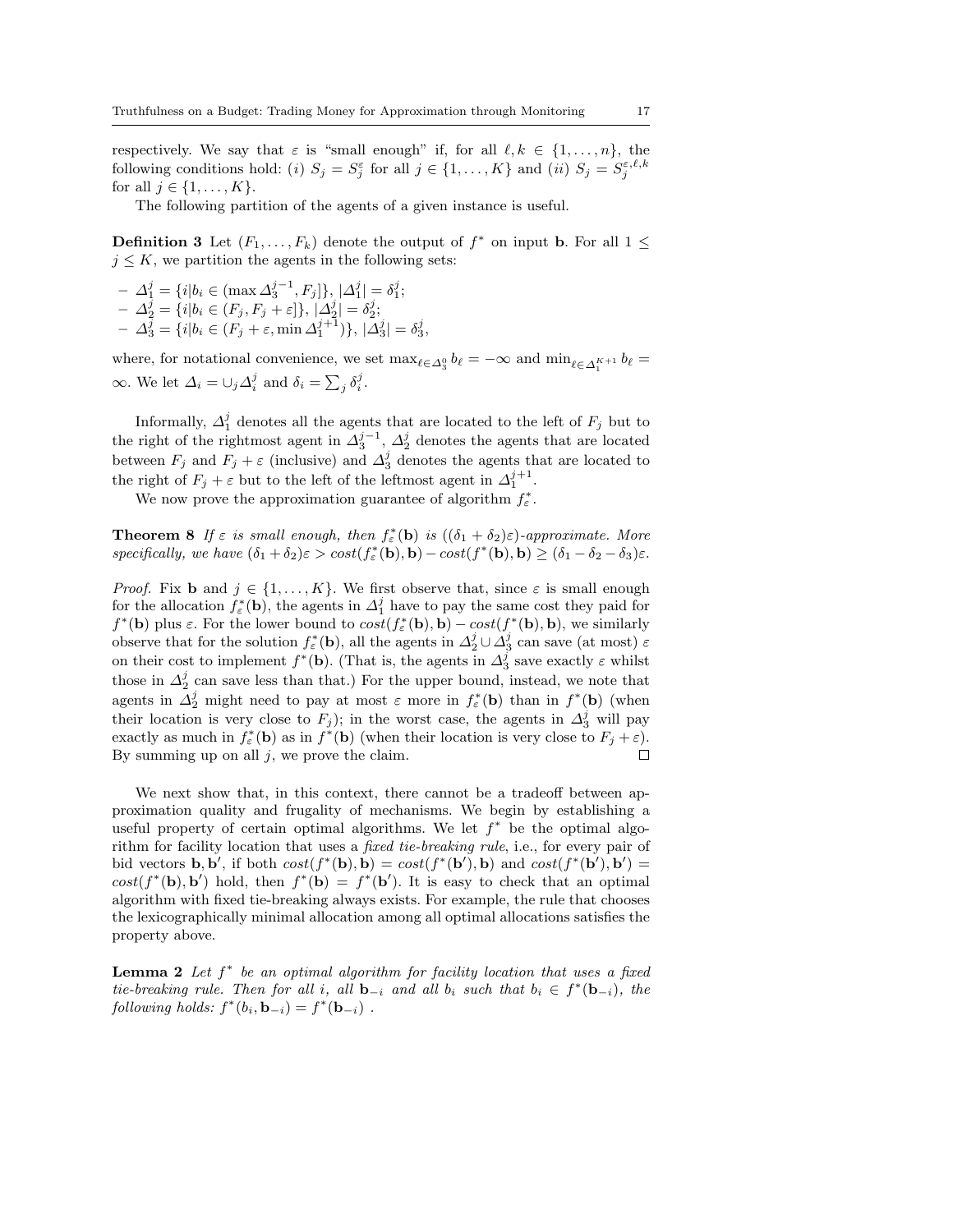*Proof.* Let us fix i and  $\mathbf{b}_{-i}$  and consider the output of  $f^*(\mathbf{b}_{-i})$ . We claim the following hold:

$$
cost(f^*(\mathbf{b}_{-i}), \mathbf{b}_{-i}) = cost(f^*(\mathbf{b}), \mathbf{b}_{-i})
$$
\n(7)

$$
cost(f^*(\mathbf{b}_{-i}), \mathbf{b}) = cost(f^*(\mathbf{b}), \mathbf{b}),
$$
\n(8)

by which, we get  $f^*(\mathbf{b}_{-i}) = f^*(\mathbf{b})$  because of the fixed-tie breaking rule. Indeed, for (7) we have that

$$
cost(f^*(\mathbf{b}_{-i}), \mathbf{b}_{-i}) \leq cost(f^*(\mathbf{b}), \mathbf{b}_{-i}) \leq cost(f^*(\mathbf{b}), \mathbf{b})
$$

where the first inequality follows from optimality of  $f^*(\mathbf{b}_{-i})$  and the second inequality follows from non-negativity of costs.

Equation (7) then follows since  $cost(f^*(\mathbf{b}_{-i}), \mathbf{b}_{-i}) = cost(f^*(\mathbf{b}), \mathbf{b})$  by Lemma 1. Equation (8) holds by Lemma 1, because  $cost(f^*(\mathbf{b}_{-i}), \mathbf{b}_{-i}) = cost(f^*(\mathbf{b}), \mathbf{b})$ and  $b_i(f^*(\mathbf{b}_{-i})) = 0$  by definition.  $\Box$ 

We are now ready to state and prove the following.

**Theorem 9** Let  $f^*$  be an optimal algorithm for K-facility location that returns the lexicographically minimal (or maximal) allocation among all optimal allocations. For  $\varepsilon$  small enough, let  $f_{\varepsilon}^*$  be defined as above upon  $f^*$ . If  $n > 2K$ , then for all i and  $\mathbf{b}_{-i}$  there exists  $b_i$  such that  $b_i(f^*_\varepsilon(\mathbf{b})) = 0$ .

*Proof.* We start from a vector **b** and use  $f^*(b)$  to prove that for all agents i there exists a  $b'_i \in D_i$  such that  $b'_i(f^*_\varepsilon(b'_i, \mathbf{b}_{-i})) = 0$ .

Fix i and let S be the member of the partition of agents induced by  $f^*(b)$ to which  $i$  belongs. We let  $F$  denote the median of  $S$  and, with a slight abuse of notation,  $\Delta_1$ ,  $\Delta_2$  and  $\Delta_3$  be the partitions of the agents in S as from Definition 3.

We begin by considering the case that  $|S| > 1$  is odd. In this case, the optimal location is  $F = b_k$  for some agent k. If  $i \in \Delta_2 \cup \Delta_3$ , then both F and  $F + \varepsilon$  do not change as long as agent i declares a location that does not change the optimal partition and is to the right of F. Hence, since  $\varepsilon$  is small enough, the claim is proved for  $b'_i = F + \varepsilon$ . Let us now consider the case when  $i \in \Delta_1$ . Let k denote the median agent of  $S$  (breaking ties by lexicographic order if there is more than one agent at the median location) and let  $\ell$  be the leftmost agent such that  $F \leq b_{\ell}$ and  $\ell \neq k$ . If i declares  $b'_i = b_\ell + \varepsilon$ , then since  $\varepsilon$  is small enough, we have  $F = b_\ell$ and the claim is proved.

We now consider the case that  $|S| > 2$  is even. In this case, S has two medians; we denote their locations as a and b, with  $a \leq b$ , respectively. Note that, by hypothesis,  $f^*$  returns either a or b (in general, all the locations in [a, b] are optimal for S). An argument similar to the case when  $|S| > 1$  and  $|S|$  is odd holds in this case, and we omit it for the sake of brevity. Finally, we now deal with  $|S| \leq 2$ . In this case, we look at the biggest partition  $S_j$  output of  $f^*(\mathbf{b}_{-i})$  and set  $b'_i = F_j$ . As  $n-1 \geq 2K$  then  $|S_j| \geq \left\lceil \frac{2K-1}{K} \right\rceil \geq 2$ . Moreover, since  $f^*$  uses a fixed tie-breaking rule (as noted above, returning lexicographically minimal/maximal solutions is a particular fixed-tie breaking rule) we can conclude by Lemma 2 that  $f^*(\mathbf{b}_{-i}) =$  $f^*(b'_i, \mathbf{b}_{-i})$ . Hence, the partition  $S_j$  will have now one more agent than before. But then putting things together we note that  $i$  belongs to a set of the partition induced by  $f^*(b_i, \mathbf{b}_{-i})$  with at least 3 agents. We can then apply recursively on  $(b'_i, \mathbf{b}_{-i})$  the arguments above.  $\Box$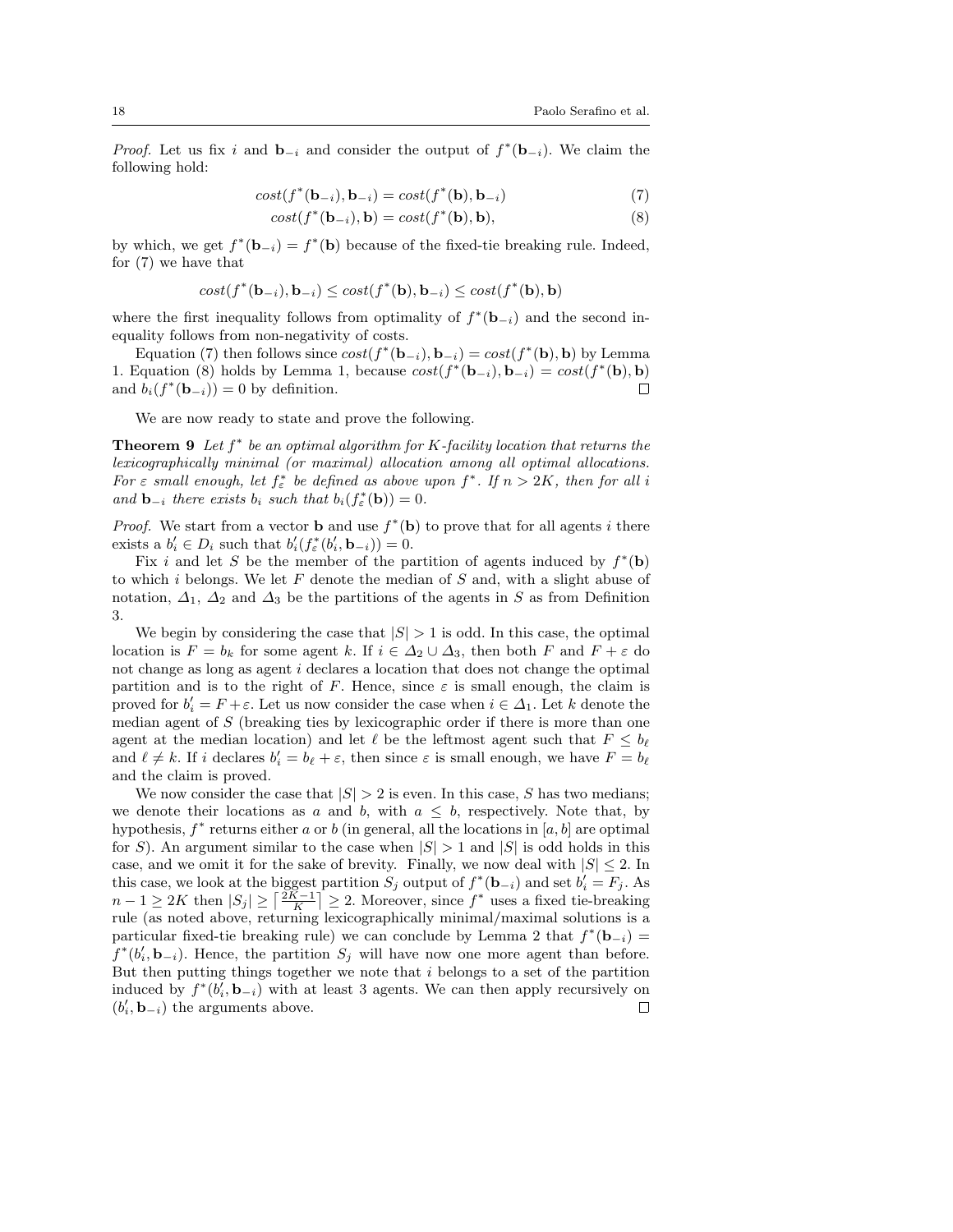By Theorem 2 we have the following result.

Corollary 5 There is no truthful discounted first-price budget-feasible mechanism with monitoring for facility location, that uses  $f_{\varepsilon}^*$  defined upon an optimal algorithm that returns lexicographically minimal (or maximal) optimal allocation whose budget is smaller than  $\max_{\mathbf{b}\in D} cost(f^*_{\varepsilon}(\mathbf{b}), \mathbf{b}).$ 

#### 6.4 Single-bid Discounts

We now investigate single-bid discounts and prove that they perform as bad as bid-independent discounts.

Proposition 3 There is no truthful single-bid discounted first price mechanism for the facility location problem that uses a budget lower than  $B^*$  and has bounded multiplicative approximation ratio.

Proof. Any algorithm f with bounded multiplicative approximation ratio satisfies Theorem 3, i.e., for all i and for all  $b_i$  there exists **b**<sub>-i</sub> such that  $b_i(f(\mathbf{b})) = 0$ . Indeed, given  $i$  and  $b_i$ , we construct an instance where all agents are located at  $b_i$ , i.e.,  $b_j = b_i$ ,  $\forall j$ . Note that the optimum algorithm allocates at least one facility at  $b_i$ , hence  $b_i(f(\mathbf{b})) = 0$ . Furthermore, since the optimal allocation has a cost of 0, all allocations such that  $b_i(f(\mathbf{b})) > 0$  (i.e., allocate no facilities at  $b_i$ ) have unbounded approximation ratio. П

Proposition 4 There is no truthful single-bid discounted first-price budgetfeasible mechanism with monitoring for facility location that uses  $f_{\varepsilon}^*$  whose budget is smaller than  $\max_{\mathbf{b}\in D} cost(f^*_{\varepsilon}(\mathbf{b}), \mathbf{b}).$ 

*Proof.* By Theorem 3, we need to prove that for all i and for all  $b_i$  there exists a **b**<sub>−i</sub> such that  $b_i(f^*_{\varepsilon}(\mathbf{b})) = 0$ . We assume that  $n \geq 2K + 1$ . Given  $b_i$ , construct **b**<sub>−i</sub> as follows. We define K groups of  $\lfloor \frac{n-1}{K} \rfloor$  bidders, such that each group is located at  $b_i - j \cdot \varepsilon$ , for  $j = 1, ..., K$ . Each of the remaining  $q = n - 1 - K \cdot \lfloor \frac{n-1}{K} \rfloor$  agents (if any) is located to  $b_i - j \cdot \varepsilon$ , for  $j = 1, \ldots, q$ . Now it is easy to check that the optimal algorithm locates the K facilities at  $b_i - j \cdot \varepsilon$  for  $j = 1, ..., K$ , while  $f_{\varepsilon}^*$ will locate one facility at  $b_i$ , hence  $b_i(f^*_{\varepsilon}(\mathbf{b})) = 0$ .  $\Box$ 

#### 7 Obnoxious Facility Location

In the obnoxious facility location problem we have to locate one obnoxious facility on a fixed interval in such a way as to minimize the social cost incurred by the agents. The set of feasible solutions is the set of points in the interval, namely  $\mathcal{O} = \{x \in R \mid 0 \leq x \leq \ell\}$ , where  $\ell$  denotes the length of the interval.<sup>8</sup> For a given algorithm f and  $t_i \in D_i$ ,  $t_i(f(t_i, \mathbf{b}_{-i})) = \ell - |t_i - f(t_i, \mathbf{b}_{-i})|$ . It is well known from [14] that an optimal algorithm allocates the facility either at 0 or at  $\ell$ . In particular, if  $\sum_{i=1}^{n} t_i \geq \sum_{i=1}^{n} (\ell - t_i)$  then the facility is allocated at 0, otherwise it is allocated at  $\ell.$ 

<sup>8</sup> We note that unless the length of the interval is specified, the problem is not well-defined, as a solution with lower social cost can always be obtained by moving the facility farther away.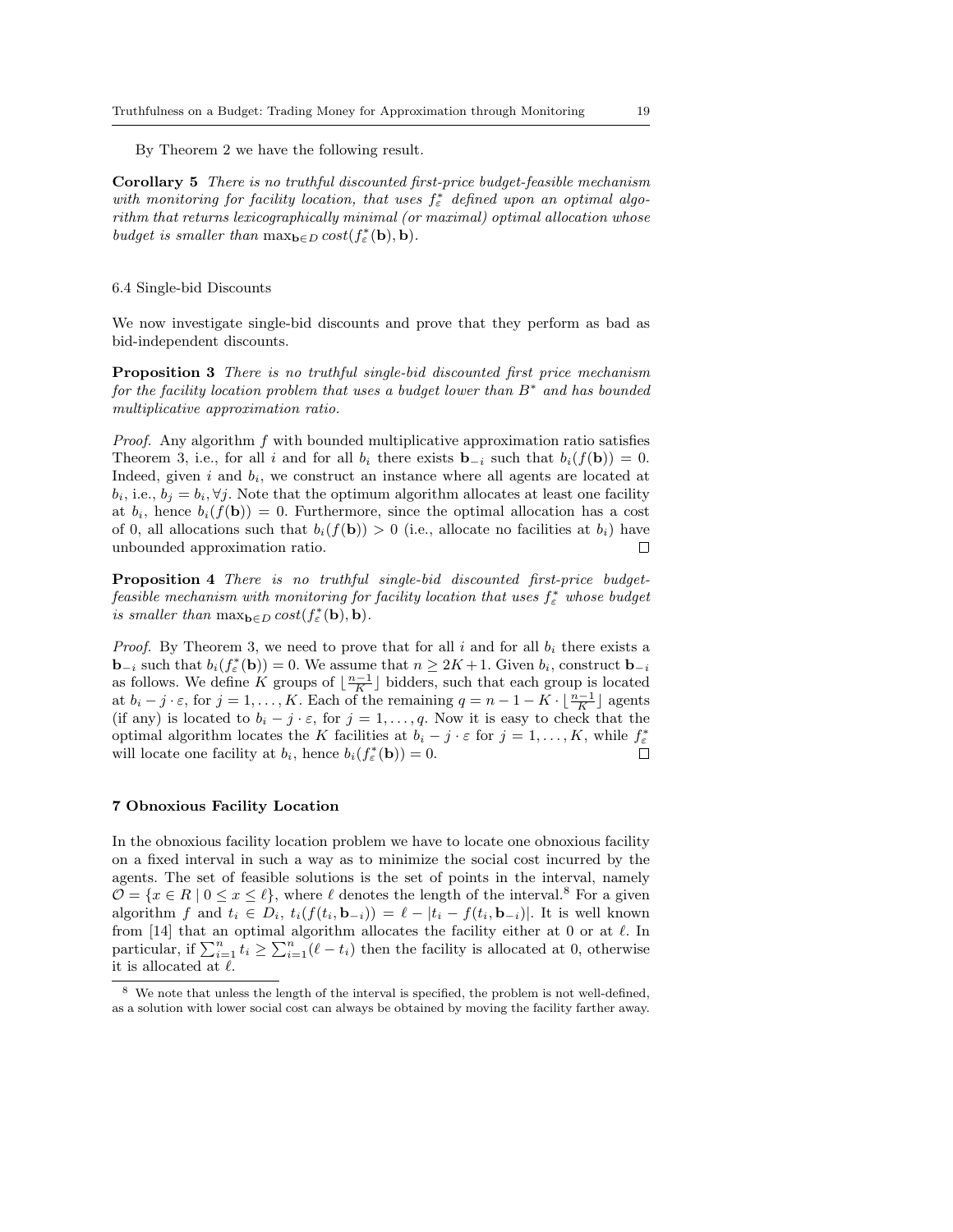Just like for facility location, VCG payments would charge the agents (it is easy to check that Theorem 5 holds for obnoxious facility location as well), and an analog argument suggests that VCG payments are unsuitable in some scenarios where we cannot assume that agents will have to pay to participate in the game.

We then study the budget of truthful discounted first-price mechanisms with monitoring and show that the social cost is a necessary budget for the optimal mechanism.

**Theorem 10** Let  $f^*$  be an optimal algorithm for the obnoxious facility location problem. For all i and for all  $\mathbf{b}_{-i}$  there exists  $b_i$  such that  $b_i(f^*(\mathbf{b})) = 0$ .

*Proof.* Let us consider a generic **b**<sub>-i</sub> and let us assume first that  $\sum_{i \neq i} b_i$ *Froof.* Let us consider a generic  $\mathbf{b}_{-i}$  and let us assume first that  $\sum_{j\neq i} o_j$   $\sum_{j\neq i} (l - b_j)$ . If this is the case, then  $f^*(\mathbf{b}_{-i}) = 0$ . If we choose  $b_i = l$ , it is easy to see that  $\sum_{j=1}^n b_j > \sum_{j=1}^n (\ell - b_j)$  still holds and hence  $f^*(\mathbf{b}) = 0$ . In this case,  $b_i(f(\mathbf{b})) = 0$ . A similar argument holds if  $\sum_{j \neq i} b_j < \sum_{j \neq i} (\ell - b_j)$  and  $f^*(\mathbf{b}_{-i}) = \ell$ . The remaining case to consider is  $\sum_{j \neq i} \overline{b_j} = \sum_{j \neq i} (\ell - b_j)$ . This can only occur when  $\mathbf{b}_{-i}$  is symmetric with respect to  $\frac{\ell}{2}$ . However, irrespective of the output of  $f^*(\mathbf{b}_{-i})$ , by setting  $b_i = \ell$ , we have  $\sum_{j=1}^n b_j > \sum_{j=1}^n (\ell - b_j)$  and hence  $f^*(\mathbf{b}) = 0$ , implying  $b_i(f(\mathbf{b})) = 0$ .

By Theorem 2 we have the following result.

Corollary 6 There is no truthful discounted first-price budget-feasible mechanism with monitoring for obnoxious facility location, that uses an optimal algorithm  $f^*$ , whose budget is smaller than  $B^*$ 

# 7.1 Trading approximation for frugality

Given an optimal algorithm  $f^*$ , we define  $f^*_{\varepsilon}$  as the algorithm that shifts by  $\varepsilon$  the location of the facility returned by  $f^*$ . In particular, if  $f^*(\mathbf{b}) = 0$  then  $f^*_{\varepsilon}(\mathbf{b}) = \varepsilon$ , whereas if  $f^*(\mathbf{b}) = \ell$  then  $f^*_{\epsilon}(\mathbf{b}) = \ell - \varepsilon$ . Unlike the case of facility location, the shift of the facility operated by  $f_{\varepsilon}^*$  is not unidirectional: this is to prevent the facility from being allocated outside of the interval. We next prove that for  $f_{\varepsilon}^*$ savings are possible.

**Theorem 11** For all agents i and for all  $\mathbf{b}_{-i}$  there is no  $b_i$  such that  $b_i(f^*_{\varepsilon}(\mathbf{b})) =$ 0.

*Proof.* It is easy to see that  $b_i(f^*_{\varepsilon}(\mathbf{b})) = 0$  only if  $|b_i - f^*_{\varepsilon}(\mathbf{b})| = \ell$ , which is the case only when the facility is located at one extreme of the interval and  $b_i$  is at the other extreme. For  $\varepsilon > 0$ , this case can never occur, as  $f_{\varepsilon}^*(\mathbf{b}) \notin \{0, \ell\}.$  $\Box$ 

**Definition 4** Let  $f^* = f^*(b)$  and  $f^* = f^*_{\varepsilon}(b)$ . We define the following partition of agents:  $\Delta^+ = \{ i \mid b_i(f^*_\varepsilon) > b_i(f^*) \}, \ \delta^+ = |\Delta^+|; \ \Delta^- = \{ i \mid b_i(f^*_\varepsilon) < b_i(f^*) \},$  $\delta^- = |\Delta^-|$ ; and  $\Delta^= = \{i \mid b_i(f^*_\varepsilon) = b_i(f^*)\}, \ \delta^- = |\Delta^-|.$ 

Put in words,  $\Delta^+$ ,  $\Delta^-$  and  $\Delta^-$  denote the set of agents whose cost with respect to the allocation  $f_{\varepsilon}^*$  has, respectively, increased, decreased or stayed the same when compared with the optimal allocation  $f^*$ . Of course,  $\delta^+ + \delta^- + \delta^= = n$  holds.

Lemma 3 proves that  $f_{\varepsilon}^*$  is  $((\delta^+ - \delta^-) \cdot \varepsilon)$ -approximate; however, as proved in Theorem 12, this loss in approximation can be recovered by the budget savings possible.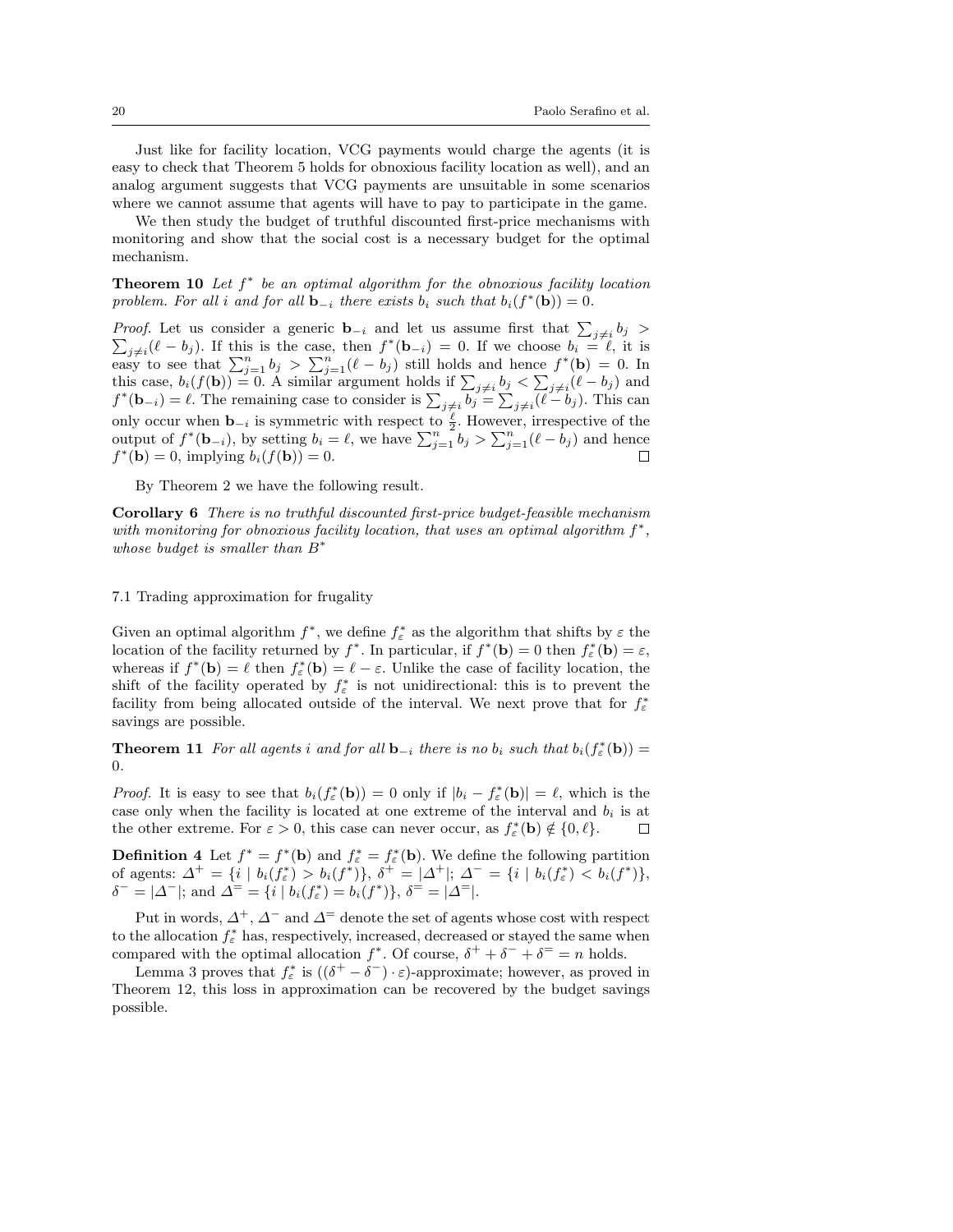

Fig. 1 Approximation vs Frugality for Obnoxious Facility

**Lemma 3** Let  $f^*$  be an optimal allocation algorithm that always locates the facility at one extreme of the interval<sup>9</sup> and let  $f^*_{\varepsilon}$  be the shifted allocation function defined upon  $f^*$ . It holds:  $cost(f^*_{\varepsilon}(\mathbf{b}), \mathbf{b}) = cost(f^*(\mathbf{b}), \mathbf{b}) + (\delta^+ - \delta^-) \cdot \varepsilon$ .

Proof. By definition, the only agents whose cost varies when the facility is allocated according to  $f_{\varepsilon}^*$  instead of  $f^*$  are those in  $\Delta^+$  and  $\Delta^-$ . In particular, their cost changes of exactly  $\varepsilon$  with respect to the cost they incur when the facility is allocated optimally. The following equality follows from the simple observation above:  $cost(f_{\varepsilon}^*(\mathbf{b}), \mathbf{b}) = cost(f^*(\mathbf{b}), \mathbf{b}) + (\delta^+ - \delta^-) \cdot \varepsilon$ .  $\Box$ 

**Theorem 12** For  $0 < \varepsilon < \frac{\ell}{2}$ , algorithm  $f^*_{\varepsilon}$  achieves a budget saving of  $\varepsilon (n+\delta^- - \frac{1}{2})$  $\delta^+$ ) with respect to  $f^*$ . For  $\frac{\ell}{2} < \varepsilon < \ell$  algorithm  $f^*_\varepsilon$  achieves a budget saving of  $n\ell - (n + \delta^- - \delta^+) \varepsilon$  with respect to  $f^*$ .

*Proof.* By Theorem 10, the budget needed to implement  $f^*$  is  $\sum_i b_i(f^*)$ . By Theorem 11 and Lemma 3, the budget needed to implement  $f_{\varepsilon}^*$  is  $cost(f^*(\mathbf{b}), \mathbf{b})$  +  $(\delta^+ - \delta^-)\varepsilon + n \cdot h_i(\mathbf{b}_{-i})$  where  $h_i(\mathbf{b}_{-i})$  is defined in (4).

For  $0 < \varepsilon \leq \frac{\ell}{2}$ ,  $h_i(\mathbf{b}_{-i}) = -\varepsilon$ . This yields a budget saving of  $(n + \delta^- - \delta^+) \varepsilon$ . We observe that the saving is always non-negative (e.g., the budget required to implement  $f^*_{\varepsilon}$  is never higher than the one required to implement  $f^*$ ) since  $n \geq \delta^+$ .

For  $\frac{\ell}{2} < \varepsilon < \ell$ ,  $h_i(\mathbf{b}_{-i}) = \varepsilon - \ell$ . This yields a budget saving of  $n\ell - (n+\delta^--\delta^+) \varepsilon$ . We observe that the saving in this case can be negative (e.g., the budget required to implement  $f^*_{\varepsilon}$  can be higher than the one required to implement  $f^*$ ) depending on the value of  $\varepsilon$  and on the structural configuration of the instance at hand.  $\square$ 

Theorem 12 provides a way to compute the budget needed to implement a solution with a desired level of approximation (with respect to the optimal solution) or, put otherwise, to estimate in advance the quality of service (in terms of

<sup>9</sup> Note that we are assuming a fixed tie-breaking rule when there are multiple optimal allocations (i.e., n is even and  $n/2$  agents are at 0 and  $n/2$  agents at  $\ell$ ). We assume that the algorithm will allocate consistently the facility at one extreme of the interval.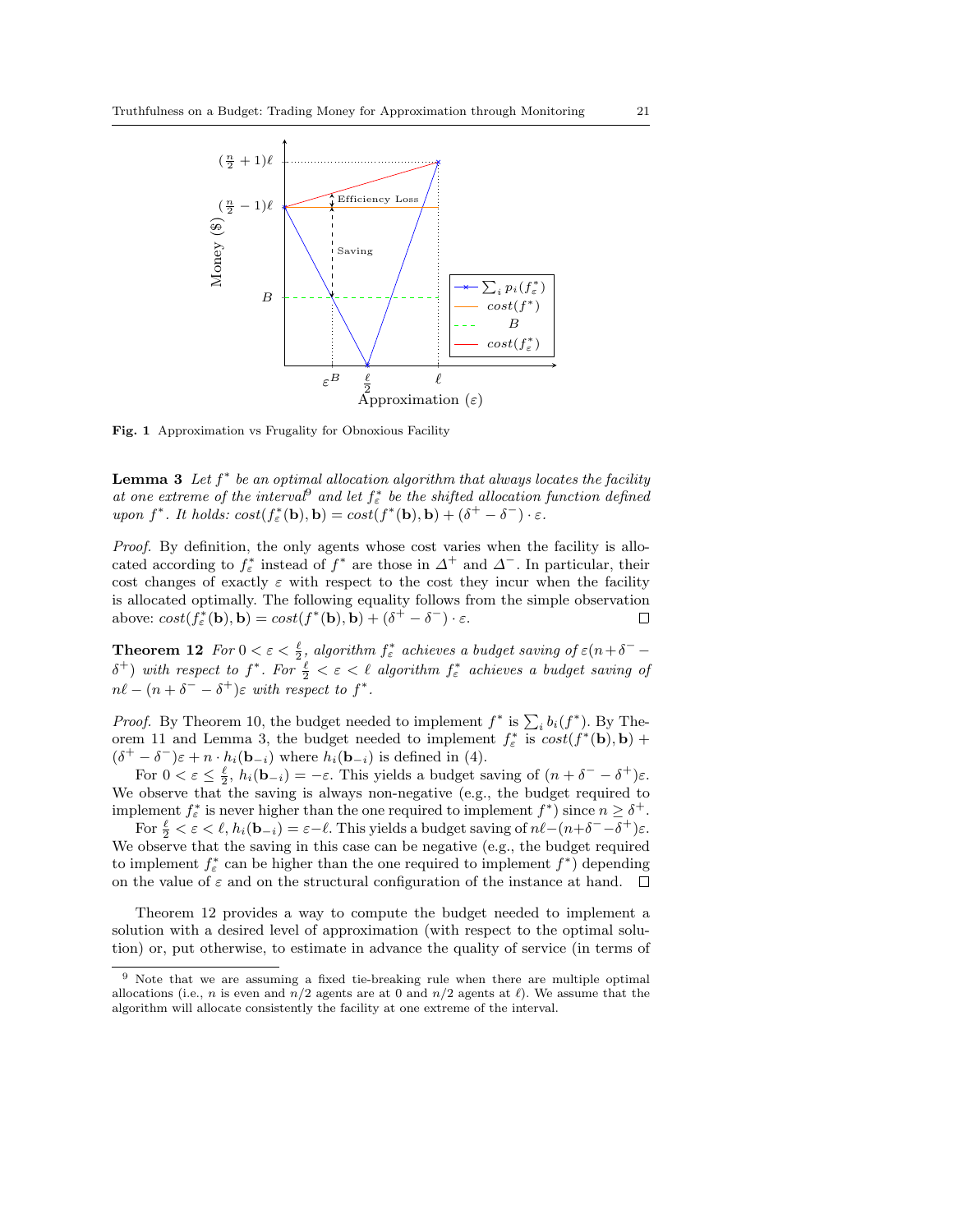approximation) we can afford given a set budget. To illustrate this, Figure 1 refers to an instance **b** of obnoxious facility location where  $\frac{n}{2} + 1$  agents reside at 0 and  $\frac{n}{2} - 1$  agents reside at  $\ell$ . The horizontal and vertical axes represent, respectively, the shift  $\varepsilon$  controlling the approximation, and the monetary cost of implementing the solution. The optimal solution for this instance is to allocate the facility at  $\ell$ , at a cost  $(\frac{n}{2} - 1)\ell$ , which is above the budget B and cannot be implemented. To find out the level of efficiency  $\varepsilon^B$  we can afford, we just need to find the leftmost intersection between the budget line B and the cost of implementing  $f_{\varepsilon}^*$ intersection between the budget line *B* and the cost of implementing  $f_{\varepsilon}^*$ , denoted  $\sum_i p_i(f_{\varepsilon}^*)$ . In this case,  $\sum_i p_i(f_{\varepsilon}^*)$  is constituted of two segments, defined as:

$$
\sum_{i} p_i(f_{\varepsilon}^*) = \begin{cases} \left(\frac{n}{2} - 1\right)\ell + (\delta^+ - \delta^- - n)\varepsilon & \text{if } 0 < \varepsilon \le \frac{\ell}{2} \\ -\frac{n+2}{2}\ell + (\delta^+ - \delta^- + n)\varepsilon & \text{if } \frac{\ell}{2} < \varepsilon < \ell \end{cases}
$$

In the general case,  $\sum_i p_i(f^*_\varepsilon)$  is piece-wise linear, where the various segments originate both from  $\varepsilon$  ranging over  $(0, \ell)$  as the location of the facility is shifted, and from the change of  $\delta^+$ ,  $\delta^-$  and  $\delta^-$ , that, in turn modifies the slope of the line segments. In this particular case, the sets  $\Delta^+$ , $\Delta^-$  and  $\Delta^-$  do not change since the agents reside at 0 and  $\ell$ . We note that, consistently with Figure 1, for  $\varepsilon \in (0, \frac{\ell}{2}]$ the slope of the curve  $(\delta^+ - \delta^- - n)$  is always negative, whereas for  $\varepsilon \in (\frac{\ell}{2}, \ell)$ the slope of the curve  $(\delta^+ - \delta^- + n)$  is always positive. The efficiency loss we incur in implementing  $f_{\varepsilon^B}^*(\mathbf{b})$  can be computed analytically as  $cost(f_{\varepsilon^B}^*(\mathbf{b}), \mathbf{b})$  –  $cost(f^*(\mathbf{b}), \mathbf{b})$ , where  $cost(f^*_{\varepsilon^B}(\mathbf{b}), \mathbf{b})$  can be computed using Lemma 3.

#### 7.2 Single-bid Discounts

Single-bid discounts can potentially lead to savings just as bid-independent discounts. Indeed, for the optimal algorithm, note that for any  $b_i \in (0, \ell)$  we cannot define a  $\mathbf{b}_{-i}$  for which agent i has cost 0. In particular, this means that the discount for player  $i(h_i(b_i) = \inf_{\mathbf{b}_{-i}} b_i(f(\mathbf{b})))$  is  $\min\{b_i, \ell - b_i\}$ . If  $b_i$  is on the left (right) of  $\ell/2$  then the worst  $\mathbf{b}_{-i}$  we can define has all the agents located at 0  $(\ell)$ . This in particular means that there are instances that can be implemented for free (all agents on  $\ell/2$ ) and instances for which we need the optimal social cost as budget  $(b_i \in \{0, \ell\})$  for all i).

#### 8 Conclusions

We study budget-feasible mechanisms with monitoring for utilitarian cost-minimization problems. Our results suggest the amount of financial resources a designer needs to acquire when facing these kinds of problems. We show that the social cost is a sufficient and, in many cases, necessary budget to implement incentivecompatible mechanisms. We also study a case wherein the social cost is not necessary to enforce truthfulness, and more frugal mechanisms are possible, thus allowing a certain degree of freedom in terms of resources accumulation (paid for with a loss in approximation guarantee). In such a case, plots like the one in Figure 1 can be rather informative for decision makers facing budgeting issues. Our results can also be read in terms of frugality: while the overpayment implied by truthfulness is linear in the cost of the second-best solution, we do prove that there is no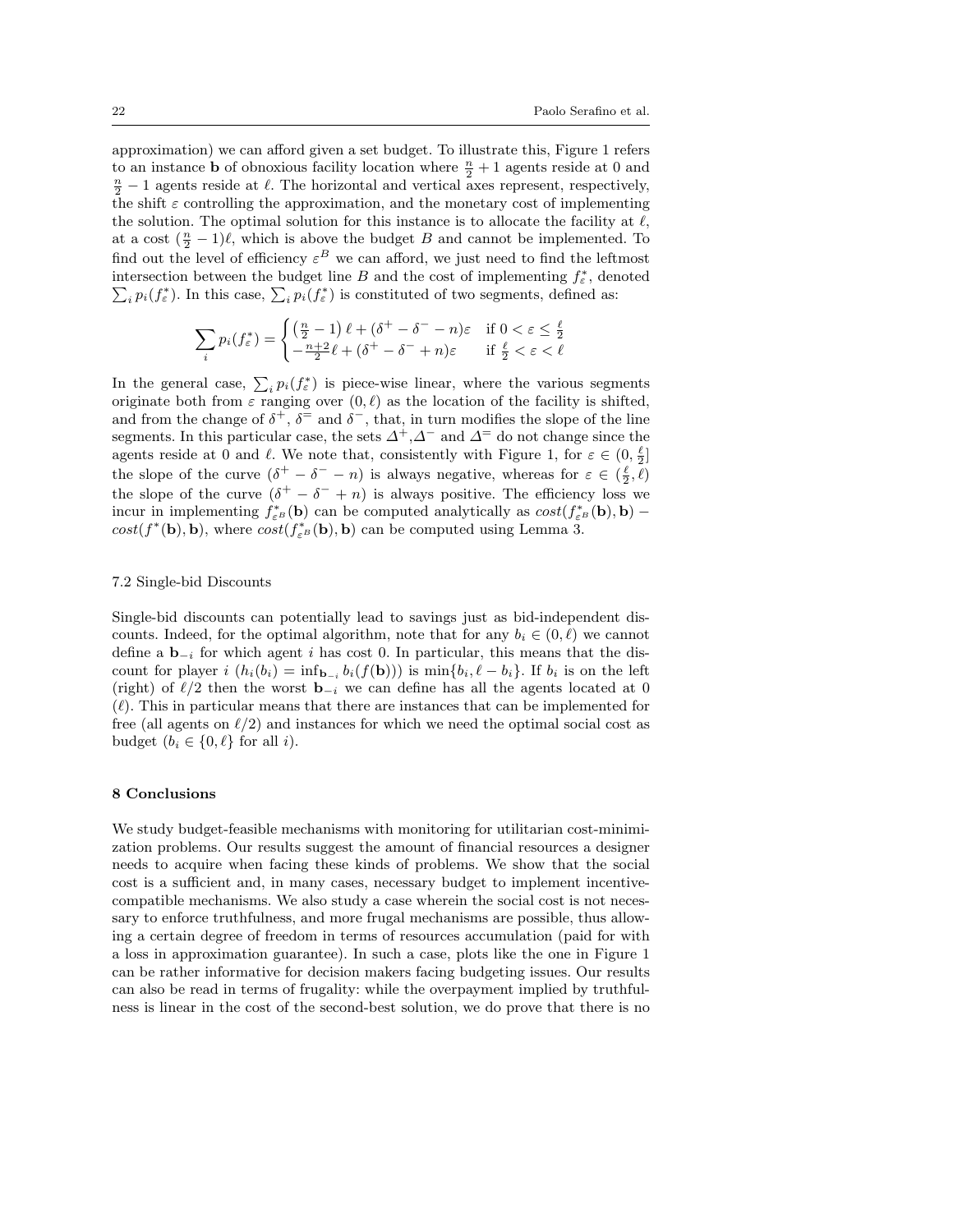overpayment at all when monitoring can be implemented. In particular, we find the necessity (in many cases) of having a budget  $C$  to implement a solution of cost C to be an element that introduces some fairness in the dichotomy between the designer and the agents, as there is no side with an advantage. This is in sharp contrast with classical mechanisms wherein agents have the upper hand over the designer.

Our research agenda is very much linked to the concept of extremal transfers studied in the literature on truthful mechanisms [31], i.e., the payments that charge the maximum/minimum amount to the agents. We here care only about the minimum and show that for a number of problems/algorithms the extremal transfers cannot be lower than the social cost. Clearly, our results are a first attempt at characterizing extremal transfers for incentive compatibility with monitoring and show an alternative technique to the graph-theoretic reasoning used for classical truthfulness.

There remain many open questions to address in future research efforts. Firstly, it would be interesting to study other problems (e.g., machine scheduling) where our results can have interesting applications. It would also be important to know what payment functions, other than discounts of first prices, exist and possibly characterize them. As discussed above, this would restrict the class of algorithms that can be used in truthful mechanisms, thus raising the question of establishing a trade-off between incentive-compatible allocation rules and corresponding payment functions. More generally, our research suggests that even though the vast majority of the mechanism design literature focuses more on the allocation rules, and less on the payments, there are many unanswered questions about the computation of truthful payments and the ability to find the "best" payments for a given algorithm/problem.

#### References

- 1. N. Alon, M. Feldman, A. D. Procaccia, and M. Tennenholtz. Strategyproof approximation of the minimax on networks. Mathematics of Operations Research, 3:513–526, 2010.
- 2. G. Amanatidis, G. Birmpas, and E. Markakis. On budget-feasible mechanism design for symmetric submodular objectives. In Web and Internet Economics - 13th International Conference, WINE 2017, Bangalore, India, December 17-20, 2017, Proceedings, pages 1–15, 2017.
- 3. G. Amanatidis, P. Kleer, and G. Schäfer. Budget-feasible mechanism design for nonmonotone submodular objectives: Offline and online. In Proceedings of the 2019 ACM Conference on Economics and Computation, EC 2019, Phoenix, AZ, USA, June 24-28, 2019., pages 901–919, 2019.
- 4. E. Anastasiadis and A. Deligkas. Heterogeneous facility location games. In AAMAS, pages 623–631, 2018.
- 5. J. Augustine, I. Caragiannis, A. Fanelli, and C. Kalaitzis. Enforcing efficient equilibria in network design games via subsidies. Algorithmica, 72(1):44–82, May 2015.
- 6. M. Babaioff, M. Feldman, and M. Tennenholtz. Mechanism design with strategic mediators. ACM Trans. Economics and Comput., 4(2):7, 2016.
- 7. X. Bei, N. Chen, N. Gravin, and P. Lu. Worst-case mechanism design via bayesian analysis. SIAM J. Comput., 46(4):1428–1448, 2017.
- 8. N. Buchbinder, L. Lewin-Eytan, J. Naor, and A. Orda. Non-cooperative cost sharing games via subsidies. In B. Monien and U.-P. Schroeder, editors, Algorithmic Game Theory, pages 337–349, Berlin, Heidelberg, 2008. Springer Berlin Heidelberg.
- 9. G. Calinescu. Bounding the payment of approximate truthful mechanisms. Theoretical Computer Science, 562:419 – 435, 2015.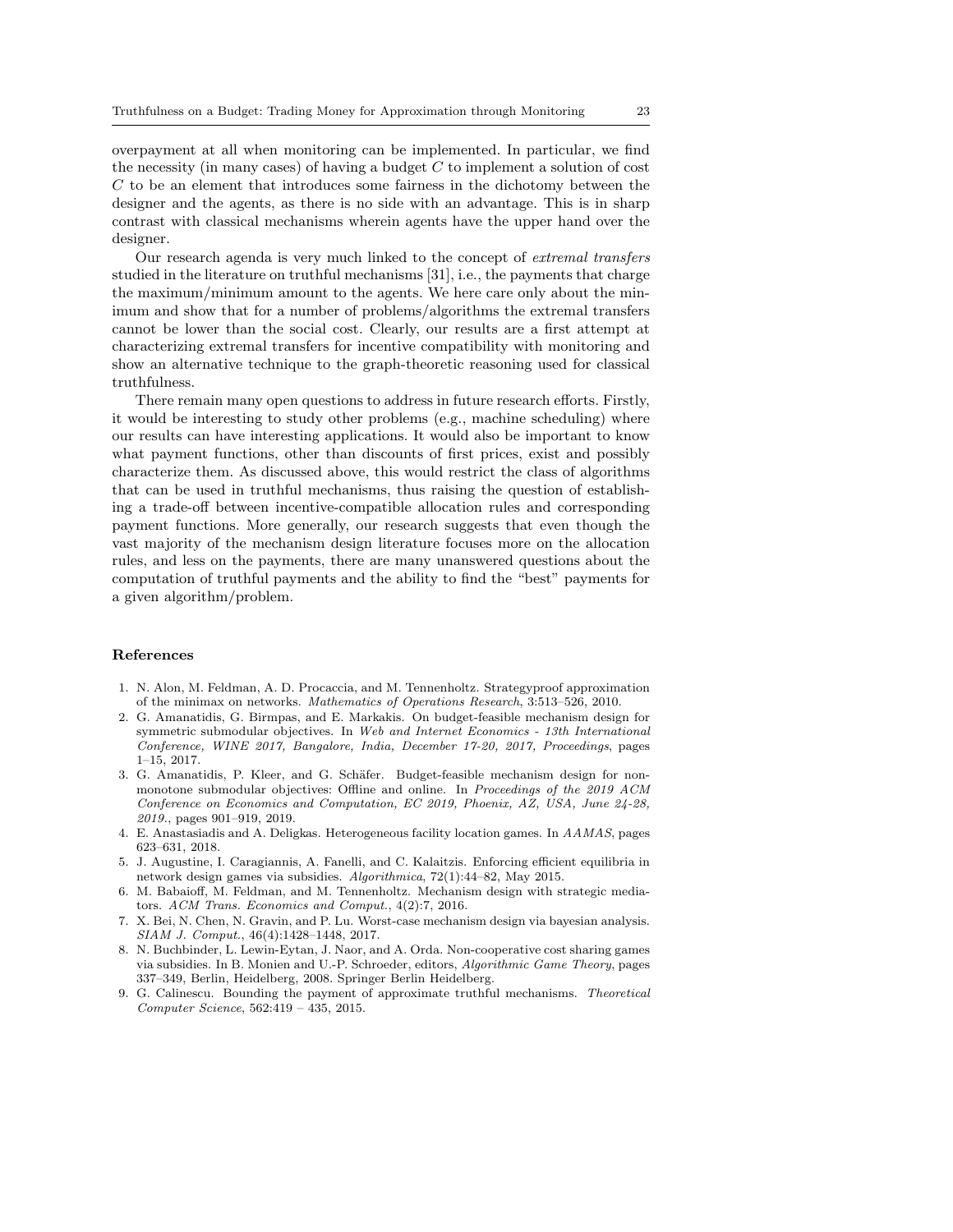- 10. I. Caragiannis, X. Chatzigeorgiou, P. Kanellopoulos, G. A. Krimpas, N. Protopapas, and A. A. Voudouris. Efficiency and complexity of price competition among single-product vendors. Artif. Intell., 248:9–25, 2017.
- 11. I. Caragiannis and A. A. Voudouris. The efficiency of resource allocation mechanisms for budget-constrained users. In Proceedings of the 2018 ACM Conference on Economics and Computation, Ithaca, NY, USA, June 18-22, 2018, pages 681–698, 2018.
- 12. N. Chen, E. Elkind, N. Gravin, and F. Petrov. Frugal mechanism design via spectral techniques. In Proceedings of the 2010 IEEE 51st Annual Symposium on Foundations of Computer Science, FOCS '10, pages 755–764, Washington, DC, USA, 2010. IEEE Computer Society.
- 13. Y. Cheng, N. Gravin, K. Munagala, and K. Wang. A simple mechanism for a budgetconstrained buyer. In Web and Internet Economics - 14th International Conference, WINE 2018, Oxford, UK, December 15-17, 2018, Proceedings, pages 96–110, 2018.
- 14. Y. Cheng, W. Yu, and G. Zhang. Mechanisms for Obnoxious Facility Game on a Path, pages 262–271. Springer Berlin Heidelberg, Berlin, Heidelberg, 2011.
- 15. Y. Cheng, W. Yu, and G. Zhang. Strategy-proof approximation mechanisms for an obnoxious facility game on networks. Theoretical Computer Science, 497:154 – 163, 2013. Combinatorial Algorithms and Applications.
- 16. S. Dobzinski, C. H. Papadimitriou, and Y. Singer. Mechanisms for complement-free procurement. In Proceedings of the 12th ACM Conference on Electronic Commerce, EC '11, pages 273–282, New York, NY, USA, 2011. ACM.
- 17. E. Dokow, M. Feldman, R. Meir, and I. Nehama. Mechanism design on discrete lines and cycles. In  $ACM$  EC, pages  $423-440$ ,  $2012$ .
- 18. E. Elkind, L. A. Goldberg, and P. W. Goldberg. Frugality ratios and improved truthful mechanisms for vertex cover. In Proceedings of the 8th ACM Conference on Electronic Commerce, EC '07, pages 336–345, New York, NY, USA, 2007. ACM.
- 19. E. Elkind, A. Sahai, and K. Steiglitz. Frugality in path auctions. In SODA, pages 701–709, 2004.
- 20. D. Ferraioli, P. Serafino, and C. Ventre. What to verify for optimal truthful mechanisms without money. In Proceedings of the 2016 International Conference on Autonomous Agents & Multiagent Systems, Singapore, May 9-13, 2016, pages 68–76, 2016.
- 21. D. Fotakis, P. Krysta, and C. Ventre. Equal-cost mechanism design with monitoring. Submitted.
- 22. D. Fotakis and C. Tzamos. On the power of deterministic mechanisms for facility location games. In Automata, Languages, and Programming - 40th International Colloquium, ICALP 2013, Riga, Latvia, July 8-12, 2013, Proceedings, Part I, pages 449–460, 2013.
- 23. Y. Giannakopoulos, E. Koutsoupias, and M. Kyropoulou. The anarchy of scheduling without money. In SAGT, pages 302–314, 2016.
- 24. I. Golomb and C. Tzamos. Truthful facility location with additive errors. CoRR, abs/1701.00529, 2017.
- 25. N. Gravin, Y. Jin, P. Lu, and C. Zhang. Optimal budget-feasible mechanisms for additive valuations. In Proceedings of the 2019 ACM Conference on Economics and Computation, EC 2019, Phoenix, AZ, USA, June 24-28, 2019., pages 887–900, 2019.
- 26. M. Hajiaghayi, M. R. Khani, and S. Seddighin. Frugal auction design for set systems: Vertex cover and knapsack. In Proceedings of the 2018 ACM Conference on Economics and Computation, EC '18, pages 645–662, New York, NY, USA, 2018. ACM.
- 27. K. Ibara and H. Nagamochi. Characterizing mechanisms in obnoxious facility game. In Combinatorial Optimization and Applications - 6th International Conference, COCOA 2012, Banff, AB, Canada, August 5-9, 2012. Proceedings, pages 301–311, 2012.
- 28. A. R. Karlin, D. Kempe, and T. Tamir. Beyond VCG: frugality of truthful mechanisms. In 46th Annual IEEE Symposium on Foundations of Computer Science (FOCS 2005), 23-25 October 2005, Pittsburgh, PA, USA, Proceedings, pages 615–626, 2005.
- 29. D. Kempe, M. Salek, and C. Moore. Frugal and truthful auctions for vertex covers, flows and cuts. In Proceedings of the 2010 IEEE 51st Annual Symposium on Foundations of Computer Science, FOCS '10, pages 745–754, Washington, DC, USA, 2010. IEEE Computer Society.
- 30. P. J. Khalilabadi and E. Tardos. Simple and efficient budget feasible mechanisms for ´ monotone submodular valuations. In Web and Internet Economics - 14th International Conference, WINE 2018, Oxford, UK, December 15-17, 2018, Proceedings, pages 246–263, 2018.